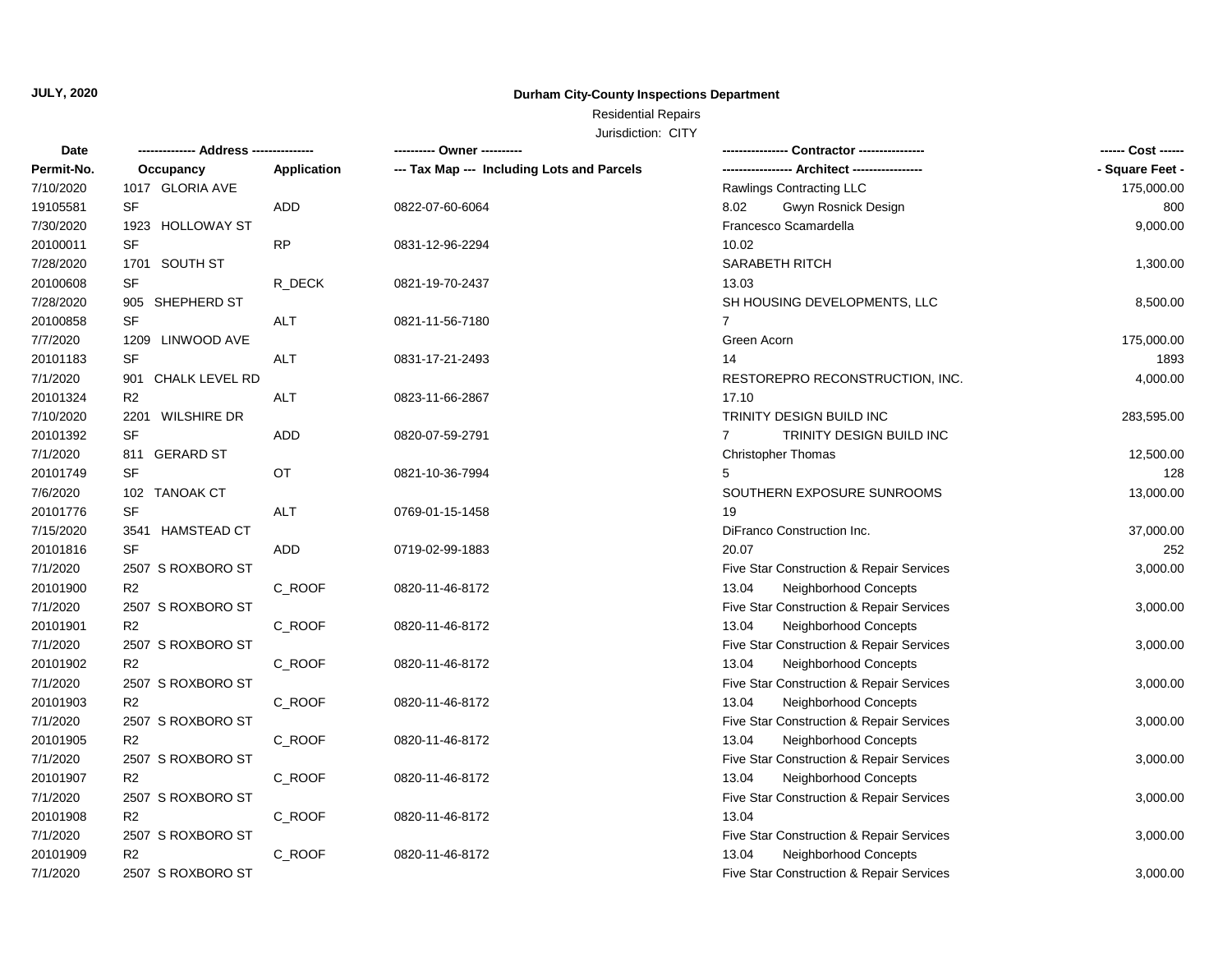## **Durham City-County Inspections Department**

# Residential Repairs

| <b>Date</b> |                   |                    | ---------- Owner ----------                |                                          | ------ Cost ------ |
|-------------|-------------------|--------------------|--------------------------------------------|------------------------------------------|--------------------|
| Permit-No.  | Occupancy         | <b>Application</b> | --- Tax Map --- Including Lots and Parcels |                                          | - Square Feet -    |
| 20101910    | R <sub>2</sub>    | C_ROOF             | 0820-11-46-8172                            | 13.04<br>Neighborhood Concepts           |                    |
| 7/1/2020    | 2507 S ROXBORO ST |                    |                                            | Five Star Construction & Repair Services | 3,000.00           |
| 20101911    | R <sub>2</sub>    | C_ROOF             | 0820-11-46-8172                            | 13.04<br>Neighborhood Concepts           |                    |
| 7/1/2020    | 2507 S ROXBORO ST |                    |                                            | Five Star Construction & Repair Services | 3,000.00           |
| 20101912    | R <sub>2</sub>    | C_ROOF             | 0820-11-46-8172                            | 13.04<br>Neighborhood Concepts           |                    |
| 7/1/2020    | 2507 S ROXBORO ST |                    |                                            | Five Star Construction & Repair Services | 3,000.00           |
| 20101913    | R2                | C_ROOF             | 0820-11-46-8172                            | 13.04<br>Neighborhood Concepts           |                    |
| 7/1/2020    | 2507 S ROXBORO ST |                    |                                            | Five Star Construction & Repair Services | 3,000.00           |
| 20101914    | R <sub>2</sub>    | C_ROOF             | 0820-11-46-8172                            | 13.04<br>Neighborhood Concepts           |                    |
| 7/1/2020    | 2507 S ROXBORO ST |                    |                                            | Five Star Construction & Repair Services | 3,000.00           |
| 20101915    | R <sub>2</sub>    | C_ROOF             | 0820-11-46-8172                            | 13.04<br>Neighborhood Concepts           |                    |
| 7/1/2020    | 2507 S ROXBORO ST |                    |                                            | Five Star Construction & Repair Services | 3,000.00           |
| 20101916    | R <sub>2</sub>    | C_ROOF             | 0820-11-46-8172                            | 13.04<br>Neighborhood Concepts           |                    |
| 7/1/2020    | 2507 S ROXBORO ST |                    |                                            | Five Star Construction & Repair Services | 3,000.00           |
| 20101917    | R <sub>2</sub>    | C_ROOF             | 0820-11-46-8172                            | 13.04<br>Neighborhood Concepts           |                    |
| 7/1/2020    | 2507 S ROXBORO ST |                    |                                            | Five Star Construction & Repair Services | 3,000.00           |
| 20101918    | R <sub>2</sub>    | C_ROOF             | 0820-11-46-8172                            | 13.04<br>Neighborhood Concepts           |                    |
| 7/1/2020    | 2507 S ROXBORO ST |                    |                                            | Five Star Construction & Repair Services | 3,000.00           |
| 20101919    | R <sub>2</sub>    | C_ROOF             | 0820-11-46-8172                            | 13.04<br>Neighborhood Concepts           |                    |
| 7/1/2020    | 2519 S ROXBORO ST |                    |                                            | Five Star Construction & Repair Services | 3,000.00           |
| 20101921    | R <sub>2</sub>    | C_ROOF             | 0820-11-46-8172                            | 13.04<br>Neighborhood Concepts           |                    |
| 7/6/2020    | 2519 S ROXBORO ST |                    |                                            | Five Star Construction & Repair Services | 3,000.00           |
| 20101922    | R <sub>2</sub>    | C_ROOF             | 0820-11-46-8172                            | 13.04<br>Neighborhood Concepts           |                    |
| 7/6/2020    | 2519 S ROXBORO ST |                    |                                            | Five Star Construction & Repair Services | 3,000.00           |
| 20101923    | R <sub>2</sub>    | C_ROOF             | 0820-11-46-8172                            | 13.04<br>Neighborhood Concepts           |                    |
| 7/6/2020    | 2519 S ROXBORO ST |                    |                                            | Five Star Construction & Repair Services | 3,000.00           |
| 20101924    | R <sub>2</sub>    | C_ROOF             | 0820-11-46-8172                            | 13.04<br>Neighborhood Concepts           |                    |
| 7/6/2020    | 2519 S ROXBORO ST |                    |                                            | Five Star Construction & Repair Services | 3,000.00           |
| 20101925    | R <sub>2</sub>    | C_ROOF             | 0820-11-46-8172                            | 13.04<br>Neighborhood Concepts           |                    |
| 7/6/2020    | 2519 S ROXBORO ST |                    |                                            | Five Star Construction & Repair Services | 3,000.00           |
| 20101926    | R <sub>2</sub>    | C_ROOF             | 0820-11-46-8172                            | 13.04<br>Neighborhood Concepts           |                    |
| 7/6/2020    | 2519 S ROXBORO ST |                    |                                            | Five Star Construction & Repair Services | 3,000.00           |
| 20101927    | R <sub>2</sub>    | C_ROOF             | 0820-11-46-8172                            | 13.04<br>Neighborhood Concepts           |                    |
| 7/6/2020    | 2519 S ROXBORO ST |                    |                                            | Five Star Construction & Repair Services | 3,000.00           |
| 20101928    | R <sub>2</sub>    | C_ROOF             | 0820-11-46-8172                            | 13.04<br>Neighborhood Concepts           |                    |
| 7/6/2020    | 2519 S ROXBORO ST |                    |                                            | Five Star Construction & Repair Services | 3,000.00           |
| 20101932    | R <sub>2</sub>    | C ROOF             | 0820-11-46-8172                            | 13.04<br>Neighborhood Concepts           |                    |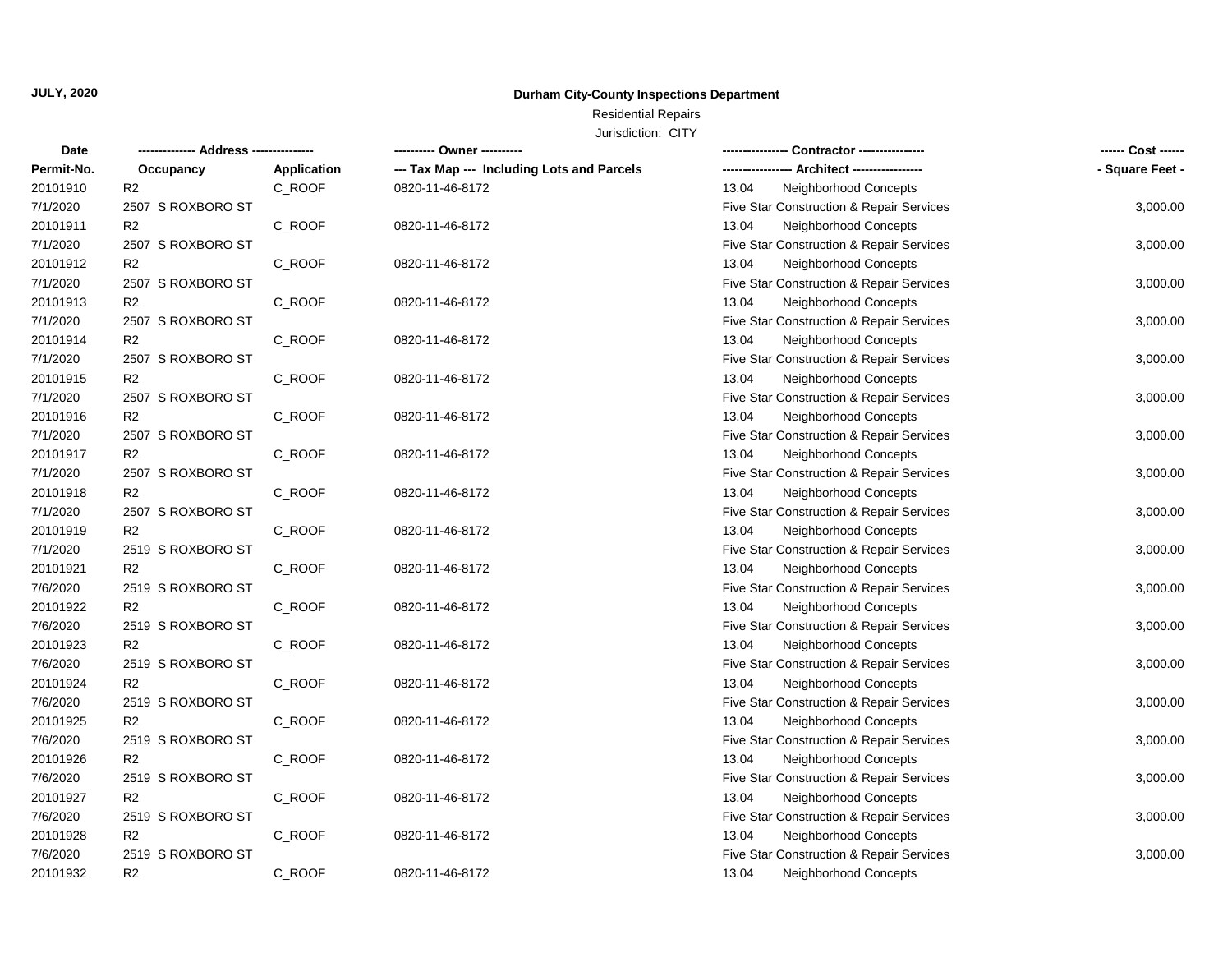## **Durham City-County Inspections Department**

# Residential Repairs

| Date       |                     |                    | ---------- Owner ----------                | --- Contractor ----------------          | ------ Cost ------ |
|------------|---------------------|--------------------|--------------------------------------------|------------------------------------------|--------------------|
| Permit-No. | Occupancy           | <b>Application</b> | --- Tax Map --- Including Lots and Parcels |                                          | - Square Feet -    |
| 7/6/2020   | 2519 S ROXBORO ST   |                    |                                            | Five Star Construction & Repair Services | 3,000.00           |
| 20101933   | R <sub>2</sub>      | C_ROOF             | 0820-11-46-8172                            | 13.04<br>Neighborhood Concepts           |                    |
| 7/6/2020   | 2519 S ROXBORO ST   |                    |                                            | Five Star Construction & Repair Services | 3,000.00           |
| 20101934   | R <sub>2</sub>      | C_ROOF             | 0820-11-46-8172                            | Neighborhood Concepts<br>13.04           |                    |
| 7/7/2020   | 2519 S ROXBORO ST   |                    |                                            | Five Star Construction & Repair Services | 3,000.00           |
| 20101935   | R <sub>2</sub>      | C_ROOF             | 0820-11-46-8172                            | 13.04<br>Neighborhood Concepts           |                    |
| 7/7/2020   | 3000 E WEAVER ST    |                    |                                            | Five Star Construction & Repair Services | 3,000.00           |
| 20101937   | R <sub>2</sub>      | C_ROOF             | 0820-11-56-3011                            | Neighborhood Concepts<br>13.04           |                    |
| 7/7/2020   | 3000 E WEAVER ST    |                    |                                            | Five Star Construction & Repair Services | 3,000.00           |
| 20101938   | R <sub>2</sub>      | C_ROOF             | 0820-11-56-3011                            | 13.04<br>Neighborhood Concepts           |                    |
| 7/7/2020   | 3000 E WEAVER ST    |                    |                                            | Five Star Construction & Repair Services | 3,000.00           |
| 20101939   | R <sub>2</sub>      | C_ROOF             | 0820-11-56-3011                            | Neighborhood Concepts<br>13.04           |                    |
| 7/7/2020   | 3000 E WEAVER ST    |                    |                                            | Five Star Construction & Repair Services | 3,000.00           |
| 20101940   | R <sub>2</sub>      | C_ROOF             | 0820-11-56-3011                            | 13.04<br>Neighborhood Concepts           |                    |
| 7/7/2020   | 3001 E WEAVER ST    |                    |                                            | Five Star Construction & Repair Services | 3,000.00           |
| 20101941   | R <sub>2</sub>      | C_ROOF             | 0820-11-56-9150                            | 13.04<br>Neighborhood Concepts           |                    |
| 7/7/2020   | 3006 E WEAVER ST    |                    |                                            | Five Star Construction & Repair Services | 3,000.00           |
| 20101942   | R <sub>2</sub>      | C ROOF             | 0820-11-46-8172                            | Neighborhood Concepts<br>13.04           |                    |
| 7/7/2020   | 3007 E WEAVER ST    |                    |                                            | Five Star Construction & Repair Services | 3,000.00           |
| 20101943   | R <sub>2</sub>      | C_ROOF             | 0820-55-52-4650                            | 13.04<br>Neighborhood Concepts           |                    |
| 7/7/2020   | 125 E CORNWALLIS RD |                    |                                            | Five Star Construction & Repair Services | 3,000.00           |
| 20101944   | R <sub>2</sub>      | C_ROOF             | 0820-11-46-8172                            | 13.04<br>Neighborhood Concepts           |                    |
| 7/7/2020   | 201 E CORNWALLIS RD |                    |                                            | Five Star Construction & Repair Services | 3,000.00           |
| 20101945   | R <sub>2</sub>      | C_ROOF             | 0820-11-46-8172                            | 13.04<br>Neighborhood Concepts           |                    |
| 7/7/2020   | 205 E CORNWALLIS RD |                    |                                            | Five Star Construction & Repair Services | 3,000.00           |
| 20101946   | R <sub>2</sub>      | C_ROOF             | 0820-11-46-8172                            | 13.04<br>Neighborhood Concepts           |                    |
| 7/7/2020   | 305 E CORNWALLIS RD |                    |                                            | Five Star Construction & Repair Services | 3,000.00           |
| 20101947   | R <sub>2</sub>      | C_ROOF             | 0820-55-52-4650                            | 13.04<br>Neighborhood Concepts           |                    |
| 7/7/2020   | 3007 E WEAVER ST    |                    |                                            | Five Star Construction & Repair Services | 3,000.00           |
| 20101948   | R <sub>2</sub>      | C_ROOF             | 0820-55-52-4650                            | 13.04<br>Neighborhood Concepts           |                    |
| 7/7/2020   | 3007 E WEAVER ST    |                    |                                            | Five Star Construction & Repair Services | 3,000.00           |
| 20101949   | R <sub>2</sub>      | C_ROOF             | 0820-55-52-4650                            | 13.04<br>Neighborhood Concepts           |                    |
| 7/7/2020   | 3007 E WEAVER ST    |                    |                                            | Five Star Construction & Repair Services | 3,000.00           |
| 20101950   | R <sub>2</sub>      | C_ROOF             | 0820-55-52-4650                            | Neighborhood Concepts<br>13.04           |                    |
| 7/7/2020   | 3007 E WEAVER ST    |                    |                                            | Five Star Construction & Repair Services | 3,000.00           |
| 20101951   | R2                  | C_ROOF             | 0820-55-52-4650                            | 13.04<br>Neighborhood Concepts           |                    |
| 7/7/2020   | 3010 E WEAVER ST    |                    |                                            | Five Star Construction & Repair Services | 3,000.00           |
|            |                     |                    |                                            |                                          |                    |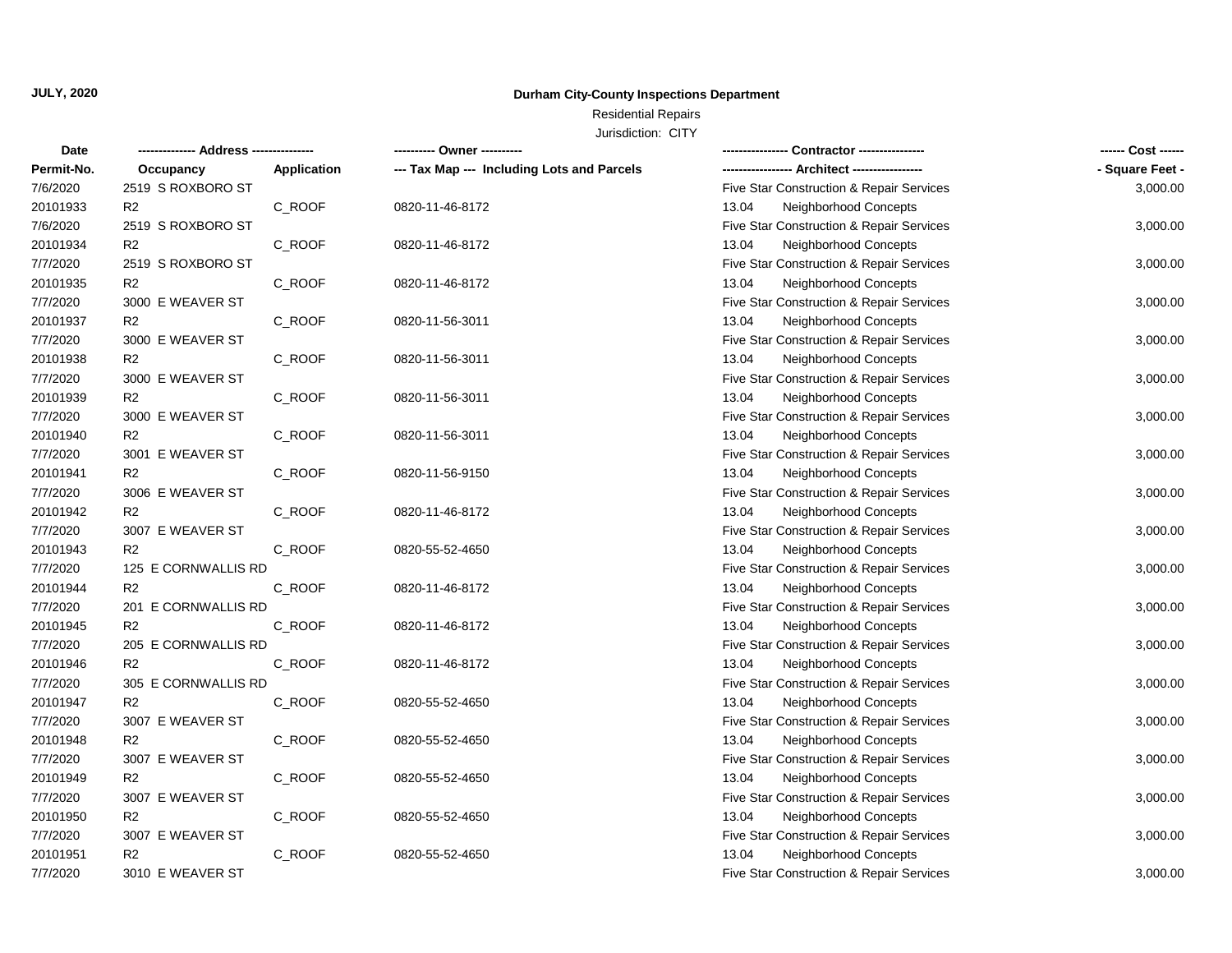## **Durham City-County Inspections Department**

# Residential Repairs

| <b>Date</b> | ----- Address ---------- |                    | ---------- Owner ----------                | -- Contractor ----------------                   | ------ Cost ------ |
|-------------|--------------------------|--------------------|--------------------------------------------|--------------------------------------------------|--------------------|
| Permit-No.  | Occupancy                | <b>Application</b> | --- Tax Map --- Including Lots and Parcels | --- Architect -----------------<br>------------- | - Square Feet -    |
| 20101952    | R <sub>2</sub>           | C_ROOF             | 0820-11-46-8172                            | 13.04<br>Neighborhood Concepts                   |                    |
| 7/7/2020    | 3014 E WEAVER ST         |                    |                                            | Five Star Construction & Repair Services         | 3,000.00           |
| 20101953    | R <sub>2</sub>           | C_ROOF             | 0820-11-46-8172                            | 13.04<br>Neighborhood Concepts                   |                    |
| 7/7/2020    | 3015 E WEAVER ST         |                    |                                            | Five Star Construction & Repair Services         | 3,000.00           |
| 20101954    | R <sub>2</sub>           | C_ROOF             | 0820-55-52-4650                            | 13.04<br>Neighborhood Concepts                   |                    |
| 7/7/2020    | 3019 E WEAVER ST         |                    |                                            | Five Star Construction & Repair Services         | 3,000.00           |
| 20101956    | R <sub>2</sub>           | C_ROOF             | 0820-55-52-4650                            | 13.04<br>Neighborhood Concepts                   |                    |
| 7/7/2020    | 3019 E WEAVER ST         |                    |                                            | Five Star Construction & Repair Services         | 3,000.00           |
| 20101957    | R <sub>2</sub>           | C_ROOF             | 0820-55-52-4650                            | Neighborhood Concepts<br>13.04                   |                    |
| 7/7/2020    | 3019 E WEAVER ST         |                    |                                            | Five Star Construction & Repair Services         | 300.00             |
| 20101958    | R <sub>2</sub>           | C_ROOF             | 0820-55-52-4650                            | Neighborhood Concepts<br>13.04                   |                    |
| 7/7/2020    | 3019 E WEAVER ST         |                    |                                            | Five Star Construction & Repair Services         | 3,000.00           |
| 20101959    | R <sub>2</sub>           | C_ROOF             | 0820-55-52-4650                            | 13.04<br>Neighborhood Concepts                   |                    |
| 7/7/2020    | 3019 E WEAVER ST         |                    |                                            | Five Star Construction & Repair Services         | 3,000.00           |
| 20101961    | R <sub>2</sub>           | C_ROOF             | 0820-55-52-4650                            | 13.04<br>Neighborhood Concepts                   |                    |
| 7/7/2020    | 3019 E WEAVER ST         |                    |                                            | Five Star Construction & Repair Services         | 3,000.00           |
| 20101962    | R <sub>2</sub>           | C ROOF             | 0820-55-52-4650                            | 13.04<br>Neighborhood Concepts                   |                    |
| 7/7/2020    | 3019 E WEAVER ST         |                    |                                            | Five Star Construction & Repair Services         | 3,000.00           |
| 20101963    | R <sub>2</sub>           | C_ROOF             | 0820-55-52-4650                            | 13.04<br>Neighborhood Concepts                   |                    |
| 7/7/2020    | 3019 E WEAVER ST         |                    |                                            | Five Star Construction & Repair Services         | 3,000.00           |
| 20101965    | R <sub>2</sub>           | C_ROOF             | 0820-55-52-4650                            | Neighborhood Concepts<br>13.04                   |                    |
| 7/7/2020    | 3020 E WEAVER ST         |                    |                                            | Five Star Construction & Repair Services         | 3,000.00           |
| 20101966    | R <sub>2</sub>           | C_ROOF             | 0820-11-46-8172                            | 13.04<br>Neighborhood Concepts                   |                    |
| 7/7/2020    | 3020 E WEAVER ST         |                    |                                            | Five Star Construction & Repair Services         | 3,000.00           |
| 20101967    | R <sub>2</sub>           | C ROOF             | 0820-11-46-8172                            | 13.04<br>Neighborhood Concepts                   |                    |
| 7/7/2020    | 3020 E WEAVER ST         |                    |                                            | Five Star Construction & Repair Services         | 3,000.00           |
| 20101968    | R <sub>2</sub>           | C_ROOF             | 0820-11-46-8172                            | 13.04<br>Neighborhood Concepts                   |                    |
| 7/7/2020    | 3020 E WEAVER ST         |                    |                                            | Five Star Construction & Repair Services         | 3,000.00           |
| 20101970    | R <sub>2</sub>           | C_ROOF             | 0820-11-46-8172                            | 13.04<br>Neighborhood Concepts                   |                    |
| 7/7/2020    | 3020 E WEAVER ST         |                    |                                            | Five Star Construction & Repair Services         | 3,000.00           |
| 20101972    | R <sub>2</sub>           | C_ROOF             | 0820-11-46-8172                            | 13.04<br>Neighborhood Concepts                   |                    |
| 7/7/2020    | 3020 E WEAVER ST         |                    |                                            | Five Star Construction & Repair Services         | 3,000.00           |
| 20101973    | R <sub>2</sub>           | C_ROOF             | 0820-11-46-8172                            | 13.04<br>Neighborhood Concepts                   |                    |
| 7/7/2020    | 3020 E WEAVER ST         |                    |                                            | Five Star Construction & Repair Services         | 3,000.00           |
| 20101974    | R <sub>2</sub>           | C_ROOF             | 0820-11-46-8172                            | 13.04<br>Neighborhood Concepts                   |                    |
| 7/7/2020    | 3020 E WEAVER ST         |                    |                                            | Five Star Construction & Repair Services         | 3,000.00           |
| 20101975    | R <sub>2</sub>           | C ROOF             | 0820-11-46-8172                            | 13.04<br>Neighborhood Concepts                   |                    |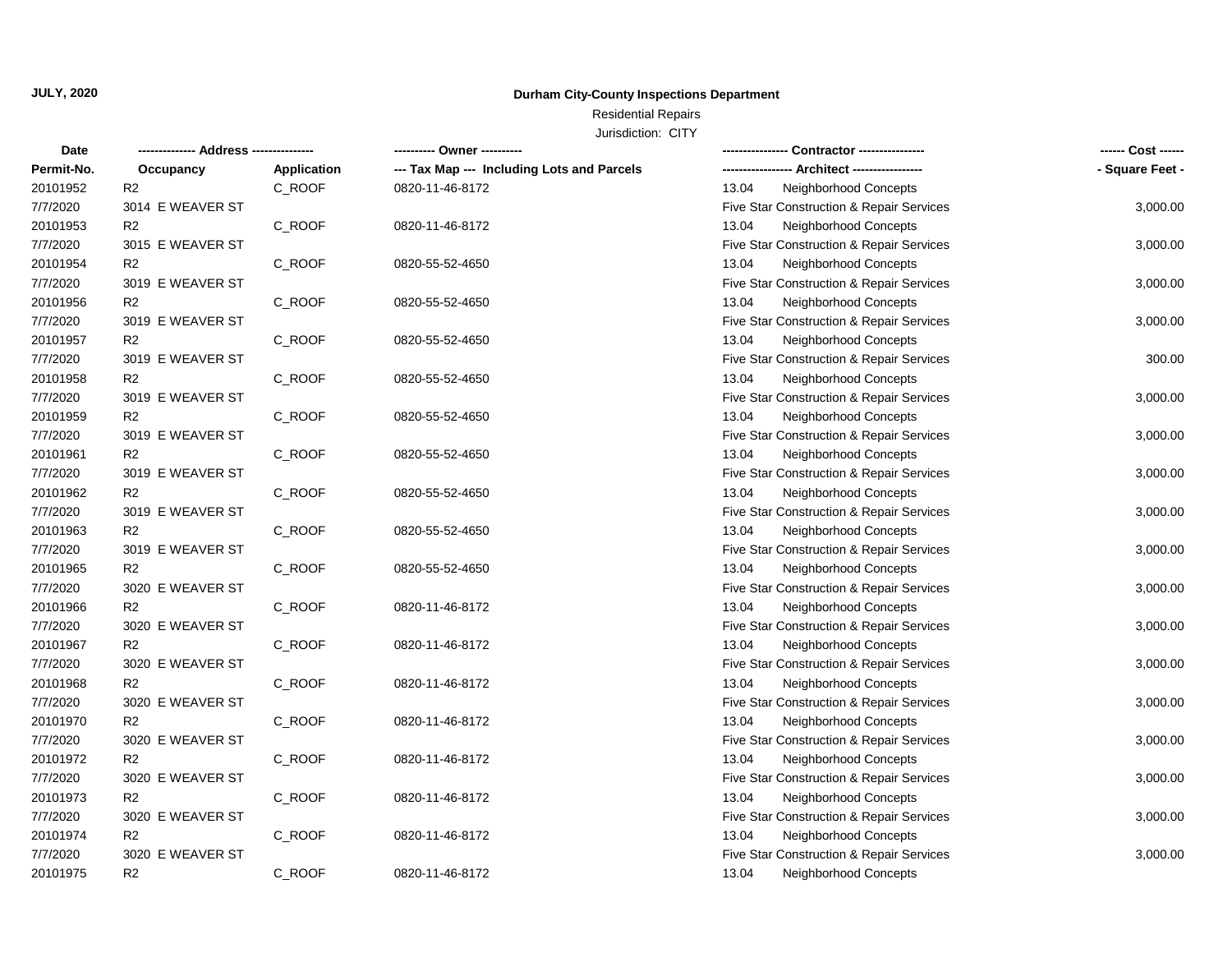## **Durham City-County Inspections Department**

# Residential Repairs

| Permit-No.<br>--- Tax Map --- Including Lots and Parcels<br>- Square Feet -<br>Application<br>Occupancy<br>7/7/2020<br>3020 E WEAVER ST<br>Five Star Construction & Repair Services<br>3,000.00<br>20101976<br>R <sub>2</sub><br>C_ROOF<br>0820-11-46-8172<br>13.04<br>Neighborhood Concepts<br>7/9/2020<br>617 WELLINGHAM DR<br>Marcellas Smith<br>4,500.00<br>20102143<br>SF<br>20.12<br>R_DECK<br>0728-03-24-5015<br>7/8/2020<br>1017 CLARENDON ST<br>KINGSFORD HOME IMPROVEMENT<br>14,680.00<br>20102172<br>SF<br>ADD<br>4.02<br>0822-14-44-1323<br>7/25/2020<br>5112 PAPERBARK CT<br>A Pro's Touch Painting and Repair<br>7,500.00<br><b>SF</b><br>20102307<br>R DECK<br>256<br>0729-04-93-1087<br>20.10<br>7/30/2020<br>709 ARNETTE AVE<br>Dreps Construction, LLC, Matt<br>21,350.00<br>SF<br>20102358<br><b>ADD</b><br>$\overline{7}$<br>0821-11-57-4049<br>7/2/2020<br>1130 SCHOLASTIC CIR<br><b>Little Corner Construction</b><br>18,125.00<br><b>SF</b><br>20102378<br>20.12<br>192<br>R_DECK<br>0717-01-38-8481<br>7/28/2020<br>8 STREAMLEY CT<br><b>SPACE BUILDERS</b><br>91,915.00<br><b>SF</b><br>20102390<br>20.17<br><b>L_ALT</b><br>0800-01-26-3574<br>7/14/2020<br>2513 STATE ST<br>Rawlings Contracting LLC<br>98,000.00<br>20102447<br>SF<br>592<br>ADD<br>0832-10-37-1089<br>1.01<br>79,700.00<br>7/6/2020<br>3309 TARLETON EAST<br>CARELLA CONSTRUCTION MICHAEL DION<br>1243<br>20102450<br>R <sub>2</sub><br><b>L_ALT</b><br>20.10<br>0739-03-15-2079.000<br>7/6/2020<br>156,000.00<br>305 EDWARD ST<br>Hershberger, Todd Brindley<br><b>SF</b><br>20102458<br>ADD<br>$\overline{2}$<br>144<br>0832-17-20-4567<br>7/7/2020<br>1126 S HOOVER RD<br>Five Star Construction & Repair Services<br>20102470<br>R <sub>2</sub><br>C_ROOF<br><b>Neighboring Concepts</b><br>0831-20-81-4371<br>10.01<br>7/7/2020<br>1126 S HOOVER RD<br>Five Star Construction & Repair Services<br>20102475<br>R <sub>2</sub><br>10.01<br><b>Neighboring Concepts</b><br>C_ROOF<br>0831-20-81-4371<br>7/7/2020<br>1126 S HOOVER RD<br>Five Star Construction & Repair Services<br>R2<br>C_ROOF<br>10.01<br>Neighboring Concepts<br>20102477<br>0831-20-81-4371<br>7/8/2020<br>1126 S HOOVER RD<br>Five Star Construction & Repair Services<br>28,000.00<br>20102478<br>R <sub>2</sub><br>C_ROOF<br>10.01<br>0831-20-81-4371<br><b>Neighboring Concepts</b><br>7/17/2020<br>102 VANDERBILT CT<br>Gitto Enterprises Inc.<br>25,000.00<br>20102517<br>SF<br>OT<br>17.05<br>0813-03-33-6960<br>7/10/2020<br>1006 SHEPHERD ST<br>CQC Home - Custom Quality Carpentry LLC, T/A<br>70,510.40<br><b>SF</b><br>20102548<br><b>ADD</b><br>$7^{\circ}$<br>0821-11-55-5699<br>7/17/2020<br>5710 LAKE ELTON RD<br>Probuiltco, LLC<br>14,250.00<br>SF<br>20102574<br><b>ADD</b><br>20.10<br>0738-01-09-2517<br>7/15/2020<br>2000 E MAIN ST<br>7,807.03<br><b>Beau Norton</b><br>SF<br>20102584<br>OT<br>4.02<br>Tuff Shed, Inc<br>0822-18-21-8497<br>7/7/2020<br>2745 OLD SUGAR RD<br>Horizon Building Solutions, Inc.<br>120,000.00 | <b>Date</b> |  | ---------- Owner ---------- |  |
|--------------------------------------------------------------------------------------------------------------------------------------------------------------------------------------------------------------------------------------------------------------------------------------------------------------------------------------------------------------------------------------------------------------------------------------------------------------------------------------------------------------------------------------------------------------------------------------------------------------------------------------------------------------------------------------------------------------------------------------------------------------------------------------------------------------------------------------------------------------------------------------------------------------------------------------------------------------------------------------------------------------------------------------------------------------------------------------------------------------------------------------------------------------------------------------------------------------------------------------------------------------------------------------------------------------------------------------------------------------------------------------------------------------------------------------------------------------------------------------------------------------------------------------------------------------------------------------------------------------------------------------------------------------------------------------------------------------------------------------------------------------------------------------------------------------------------------------------------------------------------------------------------------------------------------------------------------------------------------------------------------------------------------------------------------------------------------------------------------------------------------------------------------------------------------------------------------------------------------------------------------------------------------------------------------------------------------------------------------------------------------------------------------------------------------------------------------------------------------------------------------------------------------------------------------------------------------------------------------------------------------------------------------------------------------------------------------------------------------------------------------------------------------------------------------------------------------------------------------------------------------------------------------------------------------------------------------------------------------------------------------------------------|-------------|--|-----------------------------|--|
|                                                                                                                                                                                                                                                                                                                                                                                                                                                                                                                                                                                                                                                                                                                                                                                                                                                                                                                                                                                                                                                                                                                                                                                                                                                                                                                                                                                                                                                                                                                                                                                                                                                                                                                                                                                                                                                                                                                                                                                                                                                                                                                                                                                                                                                                                                                                                                                                                                                                                                                                                                                                                                                                                                                                                                                                                                                                                                                                                                                                                          |             |  |                             |  |
|                                                                                                                                                                                                                                                                                                                                                                                                                                                                                                                                                                                                                                                                                                                                                                                                                                                                                                                                                                                                                                                                                                                                                                                                                                                                                                                                                                                                                                                                                                                                                                                                                                                                                                                                                                                                                                                                                                                                                                                                                                                                                                                                                                                                                                                                                                                                                                                                                                                                                                                                                                                                                                                                                                                                                                                                                                                                                                                                                                                                                          |             |  |                             |  |
|                                                                                                                                                                                                                                                                                                                                                                                                                                                                                                                                                                                                                                                                                                                                                                                                                                                                                                                                                                                                                                                                                                                                                                                                                                                                                                                                                                                                                                                                                                                                                                                                                                                                                                                                                                                                                                                                                                                                                                                                                                                                                                                                                                                                                                                                                                                                                                                                                                                                                                                                                                                                                                                                                                                                                                                                                                                                                                                                                                                                                          |             |  |                             |  |
|                                                                                                                                                                                                                                                                                                                                                                                                                                                                                                                                                                                                                                                                                                                                                                                                                                                                                                                                                                                                                                                                                                                                                                                                                                                                                                                                                                                                                                                                                                                                                                                                                                                                                                                                                                                                                                                                                                                                                                                                                                                                                                                                                                                                                                                                                                                                                                                                                                                                                                                                                                                                                                                                                                                                                                                                                                                                                                                                                                                                                          |             |  |                             |  |
|                                                                                                                                                                                                                                                                                                                                                                                                                                                                                                                                                                                                                                                                                                                                                                                                                                                                                                                                                                                                                                                                                                                                                                                                                                                                                                                                                                                                                                                                                                                                                                                                                                                                                                                                                                                                                                                                                                                                                                                                                                                                                                                                                                                                                                                                                                                                                                                                                                                                                                                                                                                                                                                                                                                                                                                                                                                                                                                                                                                                                          |             |  |                             |  |
|                                                                                                                                                                                                                                                                                                                                                                                                                                                                                                                                                                                                                                                                                                                                                                                                                                                                                                                                                                                                                                                                                                                                                                                                                                                                                                                                                                                                                                                                                                                                                                                                                                                                                                                                                                                                                                                                                                                                                                                                                                                                                                                                                                                                                                                                                                                                                                                                                                                                                                                                                                                                                                                                                                                                                                                                                                                                                                                                                                                                                          |             |  |                             |  |
|                                                                                                                                                                                                                                                                                                                                                                                                                                                                                                                                                                                                                                                                                                                                                                                                                                                                                                                                                                                                                                                                                                                                                                                                                                                                                                                                                                                                                                                                                                                                                                                                                                                                                                                                                                                                                                                                                                                                                                                                                                                                                                                                                                                                                                                                                                                                                                                                                                                                                                                                                                                                                                                                                                                                                                                                                                                                                                                                                                                                                          |             |  |                             |  |
|                                                                                                                                                                                                                                                                                                                                                                                                                                                                                                                                                                                                                                                                                                                                                                                                                                                                                                                                                                                                                                                                                                                                                                                                                                                                                                                                                                                                                                                                                                                                                                                                                                                                                                                                                                                                                                                                                                                                                                                                                                                                                                                                                                                                                                                                                                                                                                                                                                                                                                                                                                                                                                                                                                                                                                                                                                                                                                                                                                                                                          |             |  |                             |  |
|                                                                                                                                                                                                                                                                                                                                                                                                                                                                                                                                                                                                                                                                                                                                                                                                                                                                                                                                                                                                                                                                                                                                                                                                                                                                                                                                                                                                                                                                                                                                                                                                                                                                                                                                                                                                                                                                                                                                                                                                                                                                                                                                                                                                                                                                                                                                                                                                                                                                                                                                                                                                                                                                                                                                                                                                                                                                                                                                                                                                                          |             |  |                             |  |
|                                                                                                                                                                                                                                                                                                                                                                                                                                                                                                                                                                                                                                                                                                                                                                                                                                                                                                                                                                                                                                                                                                                                                                                                                                                                                                                                                                                                                                                                                                                                                                                                                                                                                                                                                                                                                                                                                                                                                                                                                                                                                                                                                                                                                                                                                                                                                                                                                                                                                                                                                                                                                                                                                                                                                                                                                                                                                                                                                                                                                          |             |  |                             |  |
|                                                                                                                                                                                                                                                                                                                                                                                                                                                                                                                                                                                                                                                                                                                                                                                                                                                                                                                                                                                                                                                                                                                                                                                                                                                                                                                                                                                                                                                                                                                                                                                                                                                                                                                                                                                                                                                                                                                                                                                                                                                                                                                                                                                                                                                                                                                                                                                                                                                                                                                                                                                                                                                                                                                                                                                                                                                                                                                                                                                                                          |             |  |                             |  |
|                                                                                                                                                                                                                                                                                                                                                                                                                                                                                                                                                                                                                                                                                                                                                                                                                                                                                                                                                                                                                                                                                                                                                                                                                                                                                                                                                                                                                                                                                                                                                                                                                                                                                                                                                                                                                                                                                                                                                                                                                                                                                                                                                                                                                                                                                                                                                                                                                                                                                                                                                                                                                                                                                                                                                                                                                                                                                                                                                                                                                          |             |  |                             |  |
|                                                                                                                                                                                                                                                                                                                                                                                                                                                                                                                                                                                                                                                                                                                                                                                                                                                                                                                                                                                                                                                                                                                                                                                                                                                                                                                                                                                                                                                                                                                                                                                                                                                                                                                                                                                                                                                                                                                                                                                                                                                                                                                                                                                                                                                                                                                                                                                                                                                                                                                                                                                                                                                                                                                                                                                                                                                                                                                                                                                                                          |             |  |                             |  |
|                                                                                                                                                                                                                                                                                                                                                                                                                                                                                                                                                                                                                                                                                                                                                                                                                                                                                                                                                                                                                                                                                                                                                                                                                                                                                                                                                                                                                                                                                                                                                                                                                                                                                                                                                                                                                                                                                                                                                                                                                                                                                                                                                                                                                                                                                                                                                                                                                                                                                                                                                                                                                                                                                                                                                                                                                                                                                                                                                                                                                          |             |  |                             |  |
|                                                                                                                                                                                                                                                                                                                                                                                                                                                                                                                                                                                                                                                                                                                                                                                                                                                                                                                                                                                                                                                                                                                                                                                                                                                                                                                                                                                                                                                                                                                                                                                                                                                                                                                                                                                                                                                                                                                                                                                                                                                                                                                                                                                                                                                                                                                                                                                                                                                                                                                                                                                                                                                                                                                                                                                                                                                                                                                                                                                                                          |             |  |                             |  |
|                                                                                                                                                                                                                                                                                                                                                                                                                                                                                                                                                                                                                                                                                                                                                                                                                                                                                                                                                                                                                                                                                                                                                                                                                                                                                                                                                                                                                                                                                                                                                                                                                                                                                                                                                                                                                                                                                                                                                                                                                                                                                                                                                                                                                                                                                                                                                                                                                                                                                                                                                                                                                                                                                                                                                                                                                                                                                                                                                                                                                          |             |  |                             |  |
|                                                                                                                                                                                                                                                                                                                                                                                                                                                                                                                                                                                                                                                                                                                                                                                                                                                                                                                                                                                                                                                                                                                                                                                                                                                                                                                                                                                                                                                                                                                                                                                                                                                                                                                                                                                                                                                                                                                                                                                                                                                                                                                                                                                                                                                                                                                                                                                                                                                                                                                                                                                                                                                                                                                                                                                                                                                                                                                                                                                                                          |             |  |                             |  |
|                                                                                                                                                                                                                                                                                                                                                                                                                                                                                                                                                                                                                                                                                                                                                                                                                                                                                                                                                                                                                                                                                                                                                                                                                                                                                                                                                                                                                                                                                                                                                                                                                                                                                                                                                                                                                                                                                                                                                                                                                                                                                                                                                                                                                                                                                                                                                                                                                                                                                                                                                                                                                                                                                                                                                                                                                                                                                                                                                                                                                          |             |  |                             |  |
|                                                                                                                                                                                                                                                                                                                                                                                                                                                                                                                                                                                                                                                                                                                                                                                                                                                                                                                                                                                                                                                                                                                                                                                                                                                                                                                                                                                                                                                                                                                                                                                                                                                                                                                                                                                                                                                                                                                                                                                                                                                                                                                                                                                                                                                                                                                                                                                                                                                                                                                                                                                                                                                                                                                                                                                                                                                                                                                                                                                                                          |             |  |                             |  |
|                                                                                                                                                                                                                                                                                                                                                                                                                                                                                                                                                                                                                                                                                                                                                                                                                                                                                                                                                                                                                                                                                                                                                                                                                                                                                                                                                                                                                                                                                                                                                                                                                                                                                                                                                                                                                                                                                                                                                                                                                                                                                                                                                                                                                                                                                                                                                                                                                                                                                                                                                                                                                                                                                                                                                                                                                                                                                                                                                                                                                          |             |  |                             |  |
|                                                                                                                                                                                                                                                                                                                                                                                                                                                                                                                                                                                                                                                                                                                                                                                                                                                                                                                                                                                                                                                                                                                                                                                                                                                                                                                                                                                                                                                                                                                                                                                                                                                                                                                                                                                                                                                                                                                                                                                                                                                                                                                                                                                                                                                                                                                                                                                                                                                                                                                                                                                                                                                                                                                                                                                                                                                                                                                                                                                                                          |             |  |                             |  |
|                                                                                                                                                                                                                                                                                                                                                                                                                                                                                                                                                                                                                                                                                                                                                                                                                                                                                                                                                                                                                                                                                                                                                                                                                                                                                                                                                                                                                                                                                                                                                                                                                                                                                                                                                                                                                                                                                                                                                                                                                                                                                                                                                                                                                                                                                                                                                                                                                                                                                                                                                                                                                                                                                                                                                                                                                                                                                                                                                                                                                          |             |  |                             |  |
|                                                                                                                                                                                                                                                                                                                                                                                                                                                                                                                                                                                                                                                                                                                                                                                                                                                                                                                                                                                                                                                                                                                                                                                                                                                                                                                                                                                                                                                                                                                                                                                                                                                                                                                                                                                                                                                                                                                                                                                                                                                                                                                                                                                                                                                                                                                                                                                                                                                                                                                                                                                                                                                                                                                                                                                                                                                                                                                                                                                                                          |             |  |                             |  |
|                                                                                                                                                                                                                                                                                                                                                                                                                                                                                                                                                                                                                                                                                                                                                                                                                                                                                                                                                                                                                                                                                                                                                                                                                                                                                                                                                                                                                                                                                                                                                                                                                                                                                                                                                                                                                                                                                                                                                                                                                                                                                                                                                                                                                                                                                                                                                                                                                                                                                                                                                                                                                                                                                                                                                                                                                                                                                                                                                                                                                          |             |  |                             |  |
|                                                                                                                                                                                                                                                                                                                                                                                                                                                                                                                                                                                                                                                                                                                                                                                                                                                                                                                                                                                                                                                                                                                                                                                                                                                                                                                                                                                                                                                                                                                                                                                                                                                                                                                                                                                                                                                                                                                                                                                                                                                                                                                                                                                                                                                                                                                                                                                                                                                                                                                                                                                                                                                                                                                                                                                                                                                                                                                                                                                                                          |             |  |                             |  |
|                                                                                                                                                                                                                                                                                                                                                                                                                                                                                                                                                                                                                                                                                                                                                                                                                                                                                                                                                                                                                                                                                                                                                                                                                                                                                                                                                                                                                                                                                                                                                                                                                                                                                                                                                                                                                                                                                                                                                                                                                                                                                                                                                                                                                                                                                                                                                                                                                                                                                                                                                                                                                                                                                                                                                                                                                                                                                                                                                                                                                          |             |  |                             |  |
|                                                                                                                                                                                                                                                                                                                                                                                                                                                                                                                                                                                                                                                                                                                                                                                                                                                                                                                                                                                                                                                                                                                                                                                                                                                                                                                                                                                                                                                                                                                                                                                                                                                                                                                                                                                                                                                                                                                                                                                                                                                                                                                                                                                                                                                                                                                                                                                                                                                                                                                                                                                                                                                                                                                                                                                                                                                                                                                                                                                                                          |             |  |                             |  |
|                                                                                                                                                                                                                                                                                                                                                                                                                                                                                                                                                                                                                                                                                                                                                                                                                                                                                                                                                                                                                                                                                                                                                                                                                                                                                                                                                                                                                                                                                                                                                                                                                                                                                                                                                                                                                                                                                                                                                                                                                                                                                                                                                                                                                                                                                                                                                                                                                                                                                                                                                                                                                                                                                                                                                                                                                                                                                                                                                                                                                          |             |  |                             |  |
|                                                                                                                                                                                                                                                                                                                                                                                                                                                                                                                                                                                                                                                                                                                                                                                                                                                                                                                                                                                                                                                                                                                                                                                                                                                                                                                                                                                                                                                                                                                                                                                                                                                                                                                                                                                                                                                                                                                                                                                                                                                                                                                                                                                                                                                                                                                                                                                                                                                                                                                                                                                                                                                                                                                                                                                                                                                                                                                                                                                                                          |             |  |                             |  |
|                                                                                                                                                                                                                                                                                                                                                                                                                                                                                                                                                                                                                                                                                                                                                                                                                                                                                                                                                                                                                                                                                                                                                                                                                                                                                                                                                                                                                                                                                                                                                                                                                                                                                                                                                                                                                                                                                                                                                                                                                                                                                                                                                                                                                                                                                                                                                                                                                                                                                                                                                                                                                                                                                                                                                                                                                                                                                                                                                                                                                          |             |  |                             |  |
|                                                                                                                                                                                                                                                                                                                                                                                                                                                                                                                                                                                                                                                                                                                                                                                                                                                                                                                                                                                                                                                                                                                                                                                                                                                                                                                                                                                                                                                                                                                                                                                                                                                                                                                                                                                                                                                                                                                                                                                                                                                                                                                                                                                                                                                                                                                                                                                                                                                                                                                                                                                                                                                                                                                                                                                                                                                                                                                                                                                                                          |             |  |                             |  |
|                                                                                                                                                                                                                                                                                                                                                                                                                                                                                                                                                                                                                                                                                                                                                                                                                                                                                                                                                                                                                                                                                                                                                                                                                                                                                                                                                                                                                                                                                                                                                                                                                                                                                                                                                                                                                                                                                                                                                                                                                                                                                                                                                                                                                                                                                                                                                                                                                                                                                                                                                                                                                                                                                                                                                                                                                                                                                                                                                                                                                          |             |  |                             |  |
|                                                                                                                                                                                                                                                                                                                                                                                                                                                                                                                                                                                                                                                                                                                                                                                                                                                                                                                                                                                                                                                                                                                                                                                                                                                                                                                                                                                                                                                                                                                                                                                                                                                                                                                                                                                                                                                                                                                                                                                                                                                                                                                                                                                                                                                                                                                                                                                                                                                                                                                                                                                                                                                                                                                                                                                                                                                                                                                                                                                                                          |             |  |                             |  |
|                                                                                                                                                                                                                                                                                                                                                                                                                                                                                                                                                                                                                                                                                                                                                                                                                                                                                                                                                                                                                                                                                                                                                                                                                                                                                                                                                                                                                                                                                                                                                                                                                                                                                                                                                                                                                                                                                                                                                                                                                                                                                                                                                                                                                                                                                                                                                                                                                                                                                                                                                                                                                                                                                                                                                                                                                                                                                                                                                                                                                          |             |  |                             |  |
|                                                                                                                                                                                                                                                                                                                                                                                                                                                                                                                                                                                                                                                                                                                                                                                                                                                                                                                                                                                                                                                                                                                                                                                                                                                                                                                                                                                                                                                                                                                                                                                                                                                                                                                                                                                                                                                                                                                                                                                                                                                                                                                                                                                                                                                                                                                                                                                                                                                                                                                                                                                                                                                                                                                                                                                                                                                                                                                                                                                                                          |             |  |                             |  |
|                                                                                                                                                                                                                                                                                                                                                                                                                                                                                                                                                                                                                                                                                                                                                                                                                                                                                                                                                                                                                                                                                                                                                                                                                                                                                                                                                                                                                                                                                                                                                                                                                                                                                                                                                                                                                                                                                                                                                                                                                                                                                                                                                                                                                                                                                                                                                                                                                                                                                                                                                                                                                                                                                                                                                                                                                                                                                                                                                                                                                          |             |  |                             |  |
|                                                                                                                                                                                                                                                                                                                                                                                                                                                                                                                                                                                                                                                                                                                                                                                                                                                                                                                                                                                                                                                                                                                                                                                                                                                                                                                                                                                                                                                                                                                                                                                                                                                                                                                                                                                                                                                                                                                                                                                                                                                                                                                                                                                                                                                                                                                                                                                                                                                                                                                                                                                                                                                                                                                                                                                                                                                                                                                                                                                                                          |             |  |                             |  |
|                                                                                                                                                                                                                                                                                                                                                                                                                                                                                                                                                                                                                                                                                                                                                                                                                                                                                                                                                                                                                                                                                                                                                                                                                                                                                                                                                                                                                                                                                                                                                                                                                                                                                                                                                                                                                                                                                                                                                                                                                                                                                                                                                                                                                                                                                                                                                                                                                                                                                                                                                                                                                                                                                                                                                                                                                                                                                                                                                                                                                          |             |  |                             |  |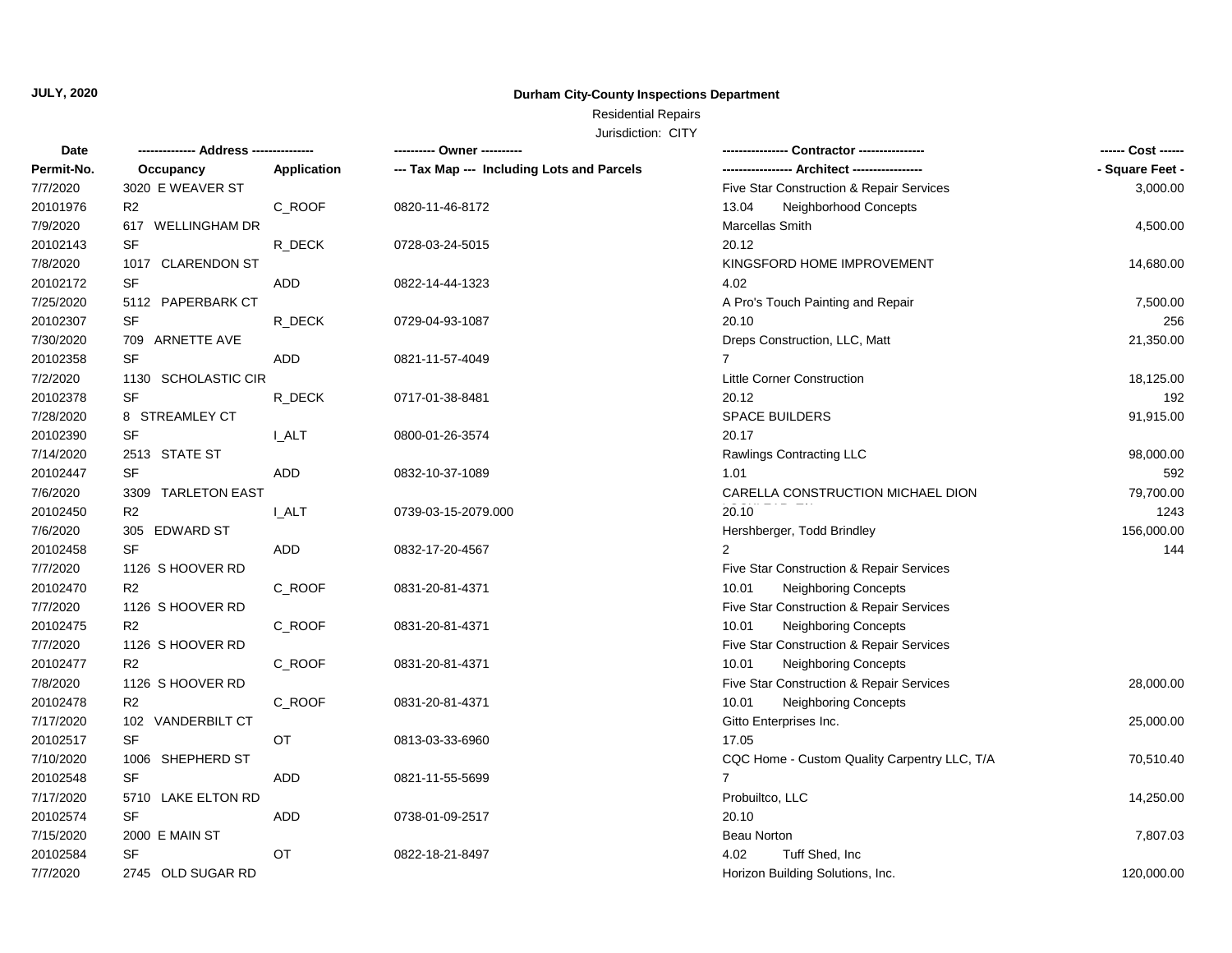## **Durham City-County Inspections Department**

# Residential Repairs

| Date       | ------------- Address -------------- |             | --------- Owner ----------                 |                                       | ------ Cost ------ |
|------------|--------------------------------------|-------------|--------------------------------------------|---------------------------------------|--------------------|
| Permit-No. | Occupancy                            | Application | --- Tax Map --- Including Lots and Parcels |                                       | - Square Feet -    |
| 20102611   | SF                                   | ALT         | 0810-12-75-8503                            | 20.07<br>MEADOWS ARCHTECTURE          | 237                |
| 7/17/2020  | 316 HARDWICK DR                      |             |                                            | Rawlings Contracting LLC              | 27,000.00          |
| 20102612   | SF                                   | ADD         | 0728-03-14-5616                            | 20.12                                 | 168                |
| 7/17/2020  | 5404 CAREY PL                        |             |                                            | <b>Robert Barnhill</b>                | 15,400.00          |
| 20102616   | <b>SF</b>                            | <b>ADD</b>  | 0814-02-69-0961                            | 16.04                                 | 195                |
| 7/20/2020  | 18 ROUND SPRING LN                   |             |                                            | Everlyn Monger                        | 3,500.00           |
| 20102619   | SF                                   | ADD         | 0834-01-16-7742                            | 16.01                                 |                    |
| 7/27/2020  | 210 ALUMNI AVE                       |             |                                            | CHAPEL HILL CONSTRUCTION              | 27,355.00          |
| 20102632   | SF                                   | ADD         | 0717-01-37-8318                            | 20.12                                 |                    |
| 7/2/2020   | 3006 MARYWOOD DR                     |             |                                            | <b>Greg Schulwitz</b>                 | 4,750.00           |
| 20102651   | SF                                   | OT          | 0814-03-40-4975                            | 17.07                                 | 240                |
| 7/1/2020   | 5507 LOYAL AVE                       |             |                                            | Abtak of Durham Inc                   | 22,000.00          |
| 20102654   | SF                                   | <b>ADD</b>  | 0739-03-00-3211                            | 20.10                                 | 192                |
| 7/8/2020   | 1605 WRENN RD                        |             |                                            | Wood, Danny O.                        | 35,150.00          |
| 20102666   | SF                                   | <b>ADD</b>  | 0749-01-38-3377                            | 18.09                                 | 120                |
| 7/2/2020   | 3715 SUFFOLK ST                      |             |                                            | <b>CJ Broderick</b>                   | 80,000.00          |
| 20102669   | SF                                   | ADD         | 0810-19-52-6083                            | 20.07                                 | 1395               |
| 7/8/2020   | 1106 COUNTRY CLUB DR                 |             |                                            | Wood, Danny O.                        | 20,878.00          |
| 20102674   | <b>SF</b>                            | R DECK      | 0804-02-66-7261                            | 16.04                                 |                    |
| 7/9/2020   | 808 BERKELEY ST                      |             |                                            | LINDSLEY WATERPROOFING                | 74,287.00          |
| 20102680   | <b>SF</b>                            | <b>RP</b>   | 0822-14-42-9751                            | 3.01                                  |                    |
| 7/10/2020  | 303 E GEER ST                        |             |                                            | Karmire Group LLC                     | 1,000.00           |
| 20102681   | SF                                   | <b>DEM</b>  | 0832-17-20-0189                            | $\overline{2}$                        | 1192               |
| 7/13/2020  | 5 CULLOWEE CT                        |             |                                            | Patty Braswell-Isler                  | 7,000.00           |
| 20102694   | SF                                   | ADD         | 0729-01-06-6029                            | 20.11                                 | 270                |
| 7/21/2020  | 3008 BUCKINGHAM RD                   |             |                                            | <b>JASON RAY</b>                      | 90,900.00          |
| 20102696   | SF                                   | <b>ADD</b>  | 0810-19-61-6351                            | 20.07<br>Kathryn Dyer                 |                    |
| 7/8/2020   | 4231 AMERICAN DR                     |             |                                            | Nicole Lee Tyra                       | 52,502.40          |
| 20102700   | R <sub>2</sub>                       | <b>ALT</b>  | 0802-04-94-3576.023                        | 17.06                                 | 127                |
| 7/8/2020   | 1117 MAGIC HOLLOW RD                 |             |                                            | <b>MATT BERRY</b>                     | 1,800.00           |
| 20102701   | SF                                   | R_DECK      | 0717-04-71-7692                            | 20.12                                 |                    |
| 7/8/2020   | 5916 LACEBARK LN                     |             |                                            | JM Decks and Fence LLC.               | 4,900.00           |
| 20102715   | SF                                   | R_DECK      | 0727-03-23-8918                            | JM Decks and Fence LLC.<br>20.12      |                    |
| 7/8/2020   | 824 SEDGEFIELD ST                    |             |                                            | PARKER, DAVID R.                      | 82,167.00          |
| 20102725   | SF                                   | I_ALT       | 0822-14-42-6714                            | 3.01<br><b>Riverbank Custom Homes</b> |                    |
| 7/10/2020  | 2025 WOODROW ST                      |             |                                            | Turn Key Restoration, Inc.            | 13,390.00          |
| 20102728   | <b>SF</b>                            | I ALT       | 0822-09-25-3596                            | CQC Home<br>4.01                      |                    |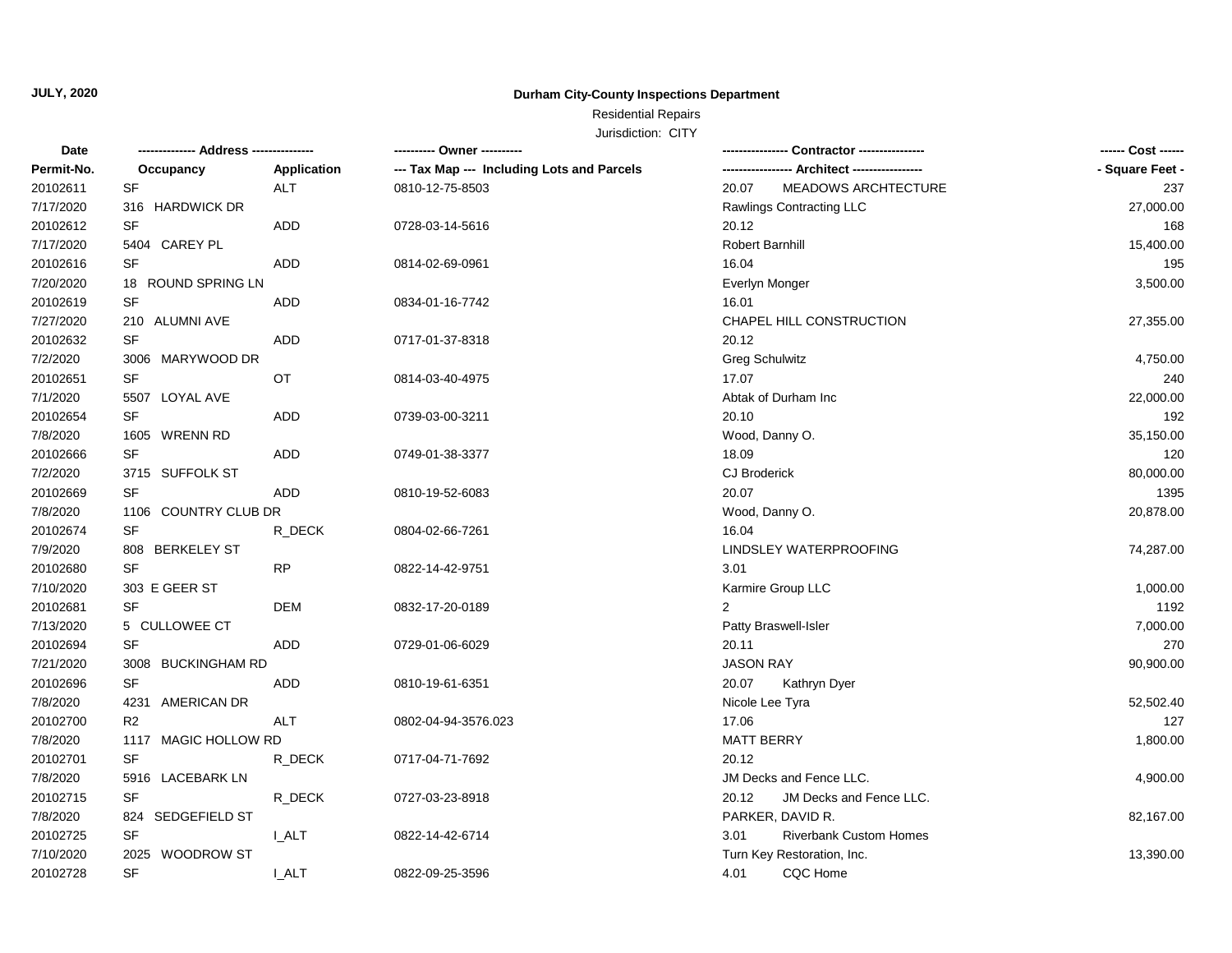## **Durham City-County Inspections Department**

# Residential Repairs

| Permit-No.<br>Occupancy<br>Application<br>--- Tax Map --- Including Lots and Parcels<br>7/21/2020<br>3506 PENN DR<br>Lanier Building Company, Inc.<br>20102729<br>SF<br>R_DECK<br>0851-01-05-3928<br>18.04<br>7/6/2020<br>708 OXFORDSHIRE LN<br>MRJ Building, T/A Matthew R. Janssen<br>20102731<br><b>SF</b><br>20.12<br><b>ALT</b><br>0707-02-69-4751<br>8MSolar LLC<br>7/30/2020<br>720 SHEPHERD ST<br><b>SF</b><br>20102743<br><b>ALT</b><br>$\overline{7}$<br>0821-11-56-6805<br>7/6/2020<br>2511 STATE ST<br><b>Advanced Structural Repair</b><br><b>SF</b><br>20102747<br><b>RP</b><br>0832-10-37-1083<br>1.01<br>7/10/2020<br>1502 N DUKE ST<br>Got Projex, LLC<br>20102751<br>SF<br>ALT<br>3.02<br>0822-16-84-0352<br>7/8/2020<br>PARKER, DAVID R.<br>1016 LANCASTER ST<br>20102756<br><b>SF</b><br>ADD<br>0822-15-54-7260<br>3.01<br><b>Riverbank Custom Homes</b><br>7/8/2020<br>607 LYON TREE LN<br>Sun Dollar Energy, LLC<br><b>SF</b><br>20102770<br><b>ALT</b><br>20.12<br><b>Gregory Resch</b><br>0727-03-34-6267<br>MATTHEW SALO<br>7/8/2020<br>3208 DENISE ST<br>20102772<br><b>SF</b><br><b>ALT</b><br>17.05<br>0823-15-64-7332<br><b>NC Solar Now</b><br>7/8/2020<br>613 HARDEE ST<br>20102781<br><b>SF</b><br><b>ALT</b><br>10.02<br>0831-08-99-5036<br>7/9/2020<br>402 BON AIR AVE<br>AH Construction Solutions, LLC<br>24,250.00<br>20102784<br><b>SF</b><br><b>RP</b><br>1.01<br>0832-06-29-8365<br>7/10/2020<br>114 BACCALAUREATE BLVD<br><b>JAM CAROLINA EXTERIORS</b><br>20102786<br><b>SF</b><br>R_DECK<br>20.12<br>Chris Hamilton<br>0717-01-48-7335<br>7/9/2020<br>1002 W KNOX ST<br>The Armory Construction Group, LLC<br><b>SF</b><br>ALT<br>3.02<br>20102787<br>0822-15-73-0778<br>7/9/2020<br>2400 NC 55 HWY<br>GABRIELLE CLEVELAND-FARRINGTON<br><b>SF</b><br>20.09<br>20102788<br><b>I_ALT</b><br>0830-03-13-6643<br>7/6/2020<br>2907 PROSPECT PKWY<br><b>Blue Raven Solar LLC</b><br>9,561.00<br>20102791<br><b>SF</b><br>ALT<br>0850-04-52-4059<br>18.05<br>7/27/2020<br>5,951.00<br>18 BECKHAM PL<br>CAROLINA YARDBARNS, LLC<br>20102794<br><b>SF</b><br>OT<br>18.02<br>0841-10-36-8482<br>7/10/2020<br>32,641.00<br>311 S GUTHRIE AVE<br>Closer Look Inspections, Inc.<br>SF<br>20102796<br>RP<br>10.01<br>0831-19-62-7265<br>David Gaster<br>7/14/2020<br>1506 DEXTER ST<br>1,000.00<br><b>SF</b><br>20102798<br>DEM<br>3.01<br>0822-12-95-2208<br>7/28/2020<br>8 BRICKSTONE PL<br>Sierra Structures, Inc.<br>11,300.00<br>SF<br>16.03<br>20102799<br>R_DECK<br>0815-03-92-9290<br>7/10/2020<br>5304 TAHOE DR<br>Sierra Structures, Inc. | Date |  | ---------- Owner ---------- | ------ Cost ------ |
|-----------------------------------------------------------------------------------------------------------------------------------------------------------------------------------------------------------------------------------------------------------------------------------------------------------------------------------------------------------------------------------------------------------------------------------------------------------------------------------------------------------------------------------------------------------------------------------------------------------------------------------------------------------------------------------------------------------------------------------------------------------------------------------------------------------------------------------------------------------------------------------------------------------------------------------------------------------------------------------------------------------------------------------------------------------------------------------------------------------------------------------------------------------------------------------------------------------------------------------------------------------------------------------------------------------------------------------------------------------------------------------------------------------------------------------------------------------------------------------------------------------------------------------------------------------------------------------------------------------------------------------------------------------------------------------------------------------------------------------------------------------------------------------------------------------------------------------------------------------------------------------------------------------------------------------------------------------------------------------------------------------------------------------------------------------------------------------------------------------------------------------------------------------------------------------------------------------------------------------------------------------------------------------------------------------------------------------------------------------------------------------------------------------------------------------------------------------------------------------------------------------------------------------------------------------------------------------|------|--|-----------------------------|--------------------|
|                                                                                                                                                                                                                                                                                                                                                                                                                                                                                                                                                                                                                                                                                                                                                                                                                                                                                                                                                                                                                                                                                                                                                                                                                                                                                                                                                                                                                                                                                                                                                                                                                                                                                                                                                                                                                                                                                                                                                                                                                                                                                                                                                                                                                                                                                                                                                                                                                                                                                                                                                                                   |      |  |                             | - Square Feet -    |
|                                                                                                                                                                                                                                                                                                                                                                                                                                                                                                                                                                                                                                                                                                                                                                                                                                                                                                                                                                                                                                                                                                                                                                                                                                                                                                                                                                                                                                                                                                                                                                                                                                                                                                                                                                                                                                                                                                                                                                                                                                                                                                                                                                                                                                                                                                                                                                                                                                                                                                                                                                                   |      |  |                             | 5,000.00           |
|                                                                                                                                                                                                                                                                                                                                                                                                                                                                                                                                                                                                                                                                                                                                                                                                                                                                                                                                                                                                                                                                                                                                                                                                                                                                                                                                                                                                                                                                                                                                                                                                                                                                                                                                                                                                                                                                                                                                                                                                                                                                                                                                                                                                                                                                                                                                                                                                                                                                                                                                                                                   |      |  |                             |                    |
|                                                                                                                                                                                                                                                                                                                                                                                                                                                                                                                                                                                                                                                                                                                                                                                                                                                                                                                                                                                                                                                                                                                                                                                                                                                                                                                                                                                                                                                                                                                                                                                                                                                                                                                                                                                                                                                                                                                                                                                                                                                                                                                                                                                                                                                                                                                                                                                                                                                                                                                                                                                   |      |  |                             | 69,000.00          |
|                                                                                                                                                                                                                                                                                                                                                                                                                                                                                                                                                                                                                                                                                                                                                                                                                                                                                                                                                                                                                                                                                                                                                                                                                                                                                                                                                                                                                                                                                                                                                                                                                                                                                                                                                                                                                                                                                                                                                                                                                                                                                                                                                                                                                                                                                                                                                                                                                                                                                                                                                                                   |      |  |                             | 160                |
|                                                                                                                                                                                                                                                                                                                                                                                                                                                                                                                                                                                                                                                                                                                                                                                                                                                                                                                                                                                                                                                                                                                                                                                                                                                                                                                                                                                                                                                                                                                                                                                                                                                                                                                                                                                                                                                                                                                                                                                                                                                                                                                                                                                                                                                                                                                                                                                                                                                                                                                                                                                   |      |  |                             | 26,928.00          |
|                                                                                                                                                                                                                                                                                                                                                                                                                                                                                                                                                                                                                                                                                                                                                                                                                                                                                                                                                                                                                                                                                                                                                                                                                                                                                                                                                                                                                                                                                                                                                                                                                                                                                                                                                                                                                                                                                                                                                                                                                                                                                                                                                                                                                                                                                                                                                                                                                                                                                                                                                                                   |      |  |                             |                    |
|                                                                                                                                                                                                                                                                                                                                                                                                                                                                                                                                                                                                                                                                                                                                                                                                                                                                                                                                                                                                                                                                                                                                                                                                                                                                                                                                                                                                                                                                                                                                                                                                                                                                                                                                                                                                                                                                                                                                                                                                                                                                                                                                                                                                                                                                                                                                                                                                                                                                                                                                                                                   |      |  |                             | 17,175.00          |
|                                                                                                                                                                                                                                                                                                                                                                                                                                                                                                                                                                                                                                                                                                                                                                                                                                                                                                                                                                                                                                                                                                                                                                                                                                                                                                                                                                                                                                                                                                                                                                                                                                                                                                                                                                                                                                                                                                                                                                                                                                                                                                                                                                                                                                                                                                                                                                                                                                                                                                                                                                                   |      |  |                             |                    |
|                                                                                                                                                                                                                                                                                                                                                                                                                                                                                                                                                                                                                                                                                                                                                                                                                                                                                                                                                                                                                                                                                                                                                                                                                                                                                                                                                                                                                                                                                                                                                                                                                                                                                                                                                                                                                                                                                                                                                                                                                                                                                                                                                                                                                                                                                                                                                                                                                                                                                                                                                                                   |      |  |                             | 203,576.00         |
|                                                                                                                                                                                                                                                                                                                                                                                                                                                                                                                                                                                                                                                                                                                                                                                                                                                                                                                                                                                                                                                                                                                                                                                                                                                                                                                                                                                                                                                                                                                                                                                                                                                                                                                                                                                                                                                                                                                                                                                                                                                                                                                                                                                                                                                                                                                                                                                                                                                                                                                                                                                   |      |  |                             |                    |
|                                                                                                                                                                                                                                                                                                                                                                                                                                                                                                                                                                                                                                                                                                                                                                                                                                                                                                                                                                                                                                                                                                                                                                                                                                                                                                                                                                                                                                                                                                                                                                                                                                                                                                                                                                                                                                                                                                                                                                                                                                                                                                                                                                                                                                                                                                                                                                                                                                                                                                                                                                                   |      |  |                             | 96,613.50          |
|                                                                                                                                                                                                                                                                                                                                                                                                                                                                                                                                                                                                                                                                                                                                                                                                                                                                                                                                                                                                                                                                                                                                                                                                                                                                                                                                                                                                                                                                                                                                                                                                                                                                                                                                                                                                                                                                                                                                                                                                                                                                                                                                                                                                                                                                                                                                                                                                                                                                                                                                                                                   |      |  |                             |                    |
|                                                                                                                                                                                                                                                                                                                                                                                                                                                                                                                                                                                                                                                                                                                                                                                                                                                                                                                                                                                                                                                                                                                                                                                                                                                                                                                                                                                                                                                                                                                                                                                                                                                                                                                                                                                                                                                                                                                                                                                                                                                                                                                                                                                                                                                                                                                                                                                                                                                                                                                                                                                   |      |  |                             | 8,000.00           |
|                                                                                                                                                                                                                                                                                                                                                                                                                                                                                                                                                                                                                                                                                                                                                                                                                                                                                                                                                                                                                                                                                                                                                                                                                                                                                                                                                                                                                                                                                                                                                                                                                                                                                                                                                                                                                                                                                                                                                                                                                                                                                                                                                                                                                                                                                                                                                                                                                                                                                                                                                                                   |      |  |                             |                    |
|                                                                                                                                                                                                                                                                                                                                                                                                                                                                                                                                                                                                                                                                                                                                                                                                                                                                                                                                                                                                                                                                                                                                                                                                                                                                                                                                                                                                                                                                                                                                                                                                                                                                                                                                                                                                                                                                                                                                                                                                                                                                                                                                                                                                                                                                                                                                                                                                                                                                                                                                                                                   |      |  |                             | 17,500.00          |
|                                                                                                                                                                                                                                                                                                                                                                                                                                                                                                                                                                                                                                                                                                                                                                                                                                                                                                                                                                                                                                                                                                                                                                                                                                                                                                                                                                                                                                                                                                                                                                                                                                                                                                                                                                                                                                                                                                                                                                                                                                                                                                                                                                                                                                                                                                                                                                                                                                                                                                                                                                                   |      |  |                             |                    |
|                                                                                                                                                                                                                                                                                                                                                                                                                                                                                                                                                                                                                                                                                                                                                                                                                                                                                                                                                                                                                                                                                                                                                                                                                                                                                                                                                                                                                                                                                                                                                                                                                                                                                                                                                                                                                                                                                                                                                                                                                                                                                                                                                                                                                                                                                                                                                                                                                                                                                                                                                                                   |      |  |                             | 20,280.00          |
|                                                                                                                                                                                                                                                                                                                                                                                                                                                                                                                                                                                                                                                                                                                                                                                                                                                                                                                                                                                                                                                                                                                                                                                                                                                                                                                                                                                                                                                                                                                                                                                                                                                                                                                                                                                                                                                                                                                                                                                                                                                                                                                                                                                                                                                                                                                                                                                                                                                                                                                                                                                   |      |  |                             |                    |
|                                                                                                                                                                                                                                                                                                                                                                                                                                                                                                                                                                                                                                                                                                                                                                                                                                                                                                                                                                                                                                                                                                                                                                                                                                                                                                                                                                                                                                                                                                                                                                                                                                                                                                                                                                                                                                                                                                                                                                                                                                                                                                                                                                                                                                                                                                                                                                                                                                                                                                                                                                                   |      |  |                             |                    |
|                                                                                                                                                                                                                                                                                                                                                                                                                                                                                                                                                                                                                                                                                                                                                                                                                                                                                                                                                                                                                                                                                                                                                                                                                                                                                                                                                                                                                                                                                                                                                                                                                                                                                                                                                                                                                                                                                                                                                                                                                                                                                                                                                                                                                                                                                                                                                                                                                                                                                                                                                                                   |      |  |                             |                    |
|                                                                                                                                                                                                                                                                                                                                                                                                                                                                                                                                                                                                                                                                                                                                                                                                                                                                                                                                                                                                                                                                                                                                                                                                                                                                                                                                                                                                                                                                                                                                                                                                                                                                                                                                                                                                                                                                                                                                                                                                                                                                                                                                                                                                                                                                                                                                                                                                                                                                                                                                                                                   |      |  |                             | 12,300.00          |
|                                                                                                                                                                                                                                                                                                                                                                                                                                                                                                                                                                                                                                                                                                                                                                                                                                                                                                                                                                                                                                                                                                                                                                                                                                                                                                                                                                                                                                                                                                                                                                                                                                                                                                                                                                                                                                                                                                                                                                                                                                                                                                                                                                                                                                                                                                                                                                                                                                                                                                                                                                                   |      |  |                             |                    |
|                                                                                                                                                                                                                                                                                                                                                                                                                                                                                                                                                                                                                                                                                                                                                                                                                                                                                                                                                                                                                                                                                                                                                                                                                                                                                                                                                                                                                                                                                                                                                                                                                                                                                                                                                                                                                                                                                                                                                                                                                                                                                                                                                                                                                                                                                                                                                                                                                                                                                                                                                                                   |      |  |                             | 100,000.00         |
|                                                                                                                                                                                                                                                                                                                                                                                                                                                                                                                                                                                                                                                                                                                                                                                                                                                                                                                                                                                                                                                                                                                                                                                                                                                                                                                                                                                                                                                                                                                                                                                                                                                                                                                                                                                                                                                                                                                                                                                                                                                                                                                                                                                                                                                                                                                                                                                                                                                                                                                                                                                   |      |  |                             |                    |
|                                                                                                                                                                                                                                                                                                                                                                                                                                                                                                                                                                                                                                                                                                                                                                                                                                                                                                                                                                                                                                                                                                                                                                                                                                                                                                                                                                                                                                                                                                                                                                                                                                                                                                                                                                                                                                                                                                                                                                                                                                                                                                                                                                                                                                                                                                                                                                                                                                                                                                                                                                                   |      |  |                             | 6,000.00           |
|                                                                                                                                                                                                                                                                                                                                                                                                                                                                                                                                                                                                                                                                                                                                                                                                                                                                                                                                                                                                                                                                                                                                                                                                                                                                                                                                                                                                                                                                                                                                                                                                                                                                                                                                                                                                                                                                                                                                                                                                                                                                                                                                                                                                                                                                                                                                                                                                                                                                                                                                                                                   |      |  |                             |                    |
|                                                                                                                                                                                                                                                                                                                                                                                                                                                                                                                                                                                                                                                                                                                                                                                                                                                                                                                                                                                                                                                                                                                                                                                                                                                                                                                                                                                                                                                                                                                                                                                                                                                                                                                                                                                                                                                                                                                                                                                                                                                                                                                                                                                                                                                                                                                                                                                                                                                                                                                                                                                   |      |  |                             |                    |
|                                                                                                                                                                                                                                                                                                                                                                                                                                                                                                                                                                                                                                                                                                                                                                                                                                                                                                                                                                                                                                                                                                                                                                                                                                                                                                                                                                                                                                                                                                                                                                                                                                                                                                                                                                                                                                                                                                                                                                                                                                                                                                                                                                                                                                                                                                                                                                                                                                                                                                                                                                                   |      |  |                             |                    |
|                                                                                                                                                                                                                                                                                                                                                                                                                                                                                                                                                                                                                                                                                                                                                                                                                                                                                                                                                                                                                                                                                                                                                                                                                                                                                                                                                                                                                                                                                                                                                                                                                                                                                                                                                                                                                                                                                                                                                                                                                                                                                                                                                                                                                                                                                                                                                                                                                                                                                                                                                                                   |      |  |                             |                    |
|                                                                                                                                                                                                                                                                                                                                                                                                                                                                                                                                                                                                                                                                                                                                                                                                                                                                                                                                                                                                                                                                                                                                                                                                                                                                                                                                                                                                                                                                                                                                                                                                                                                                                                                                                                                                                                                                                                                                                                                                                                                                                                                                                                                                                                                                                                                                                                                                                                                                                                                                                                                   |      |  |                             | 240                |
|                                                                                                                                                                                                                                                                                                                                                                                                                                                                                                                                                                                                                                                                                                                                                                                                                                                                                                                                                                                                                                                                                                                                                                                                                                                                                                                                                                                                                                                                                                                                                                                                                                                                                                                                                                                                                                                                                                                                                                                                                                                                                                                                                                                                                                                                                                                                                                                                                                                                                                                                                                                   |      |  |                             |                    |
|                                                                                                                                                                                                                                                                                                                                                                                                                                                                                                                                                                                                                                                                                                                                                                                                                                                                                                                                                                                                                                                                                                                                                                                                                                                                                                                                                                                                                                                                                                                                                                                                                                                                                                                                                                                                                                                                                                                                                                                                                                                                                                                                                                                                                                                                                                                                                                                                                                                                                                                                                                                   |      |  |                             |                    |
|                                                                                                                                                                                                                                                                                                                                                                                                                                                                                                                                                                                                                                                                                                                                                                                                                                                                                                                                                                                                                                                                                                                                                                                                                                                                                                                                                                                                                                                                                                                                                                                                                                                                                                                                                                                                                                                                                                                                                                                                                                                                                                                                                                                                                                                                                                                                                                                                                                                                                                                                                                                   |      |  |                             |                    |
|                                                                                                                                                                                                                                                                                                                                                                                                                                                                                                                                                                                                                                                                                                                                                                                                                                                                                                                                                                                                                                                                                                                                                                                                                                                                                                                                                                                                                                                                                                                                                                                                                                                                                                                                                                                                                                                                                                                                                                                                                                                                                                                                                                                                                                                                                                                                                                                                                                                                                                                                                                                   |      |  |                             | 900                |
|                                                                                                                                                                                                                                                                                                                                                                                                                                                                                                                                                                                                                                                                                                                                                                                                                                                                                                                                                                                                                                                                                                                                                                                                                                                                                                                                                                                                                                                                                                                                                                                                                                                                                                                                                                                                                                                                                                                                                                                                                                                                                                                                                                                                                                                                                                                                                                                                                                                                                                                                                                                   |      |  |                             |                    |
|                                                                                                                                                                                                                                                                                                                                                                                                                                                                                                                                                                                                                                                                                                                                                                                                                                                                                                                                                                                                                                                                                                                                                                                                                                                                                                                                                                                                                                                                                                                                                                                                                                                                                                                                                                                                                                                                                                                                                                                                                                                                                                                                                                                                                                                                                                                                                                                                                                                                                                                                                                                   |      |  |                             |                    |
|                                                                                                                                                                                                                                                                                                                                                                                                                                                                                                                                                                                                                                                                                                                                                                                                                                                                                                                                                                                                                                                                                                                                                                                                                                                                                                                                                                                                                                                                                                                                                                                                                                                                                                                                                                                                                                                                                                                                                                                                                                                                                                                                                                                                                                                                                                                                                                                                                                                                                                                                                                                   |      |  |                             | 26,938.00          |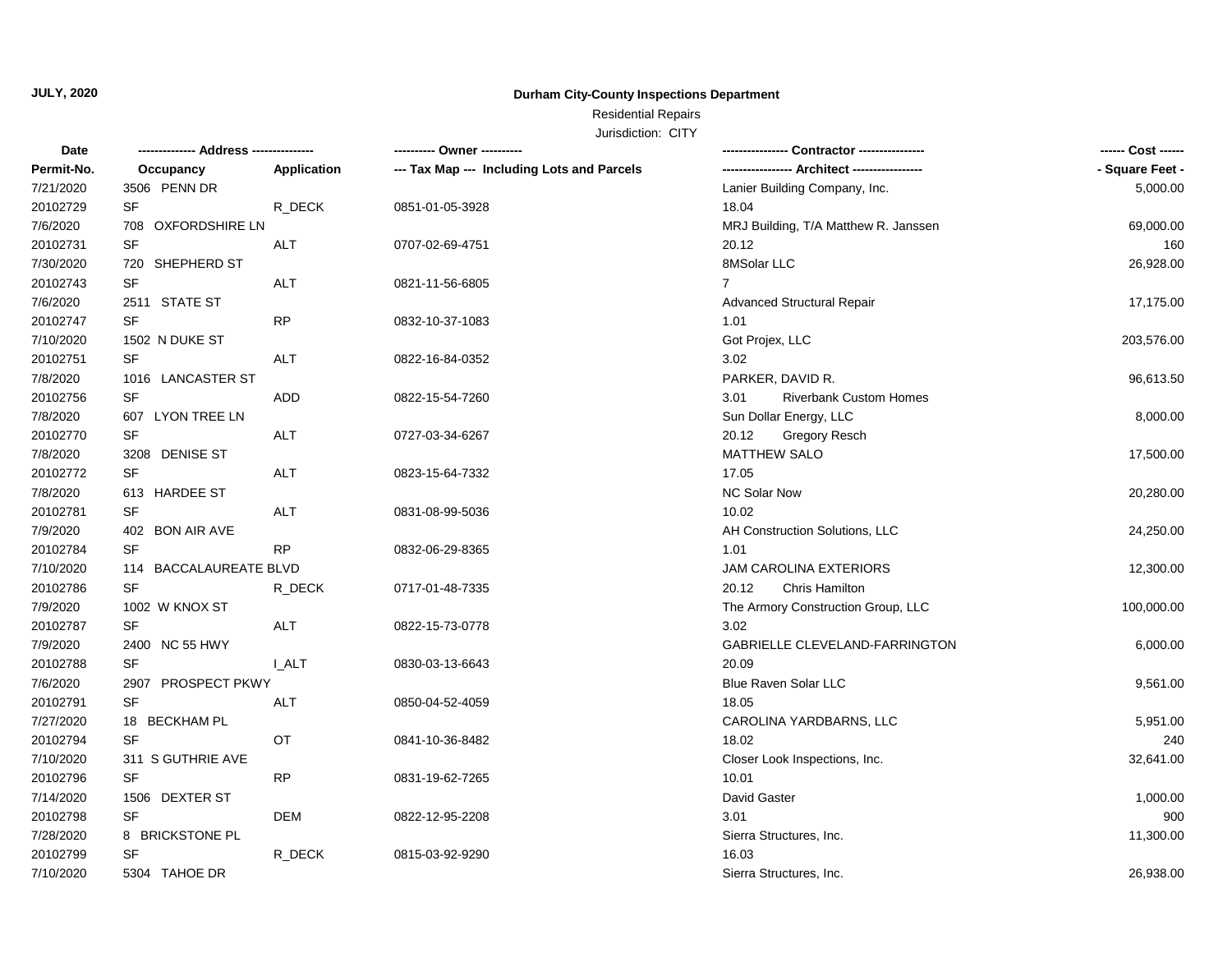## **Durham City-County Inspections Department**

## Residential Repairs

| Date       |                      |                    | ---------- Owner ----------                |                                          | ------ Cost ------ |
|------------|----------------------|--------------------|--------------------------------------------|------------------------------------------|--------------------|
| Permit-No. | Occupancy            | <b>Application</b> | --- Tax Map --- Including Lots and Parcels |                                          | - Square Feet -    |
| 20102801   | SF                   | ADD                | 0728-01-39-1943                            | 20.12                                    |                    |
| 7/10/2020  | 2404 PRINCE ST       |                    |                                            | DAVID WOODMANSEE                         | 100,000.00         |
| 20102802   | <b>SF</b>            | <b>ALT</b>         | 0811-16-93-5673                            | 6<br>Emily-Kate Hannapel                 |                    |
| 7/16/2020  | 702 CATALPA DR       |                    |                                            | Jamison Builders - James M. Daniels, T/A | 1,000.00           |
| 20102812   | SF                   | <b>DEM</b>         | 0842-30-41-8703                            | 18.02                                    | 1376               |
| 7/10/2020  | 234 KALMIA DR        |                    |                                            | Distinctive Remodeling, LLC              | 98,745.92          |
| 20102814   | <b>SF</b>            | <b>LALT</b>        | 0769-01-27-2045                            | 19                                       |                    |
| 7/10/2020  | 6108 LAKEFRONT ST    |                    |                                            | Alpha Custom Exteriors, LLC              | 10,908.00          |
| 20102821   | SF                   | ADD                | 0749-84-11-8298                            | 18.05                                    |                    |
| 7/10/2020  | 1401 HUDSON AVE      |                    |                                            | Hetherington, Stephen Michael            | 1,000.00           |
| 20102825   | SF                   | <b>DEM</b>         | 0822-07-57-3786                            | 1.02                                     | 1312               |
| 7/10/2020  | 5001 BRIDGEWOOD DR   |                    |                                            | FOUNDATION XPERTS, LLC                   | 14,540.00          |
| 20102827   | SF                   | <b>RP</b>          | 0719-02-85-1685                            | 20.11                                    |                    |
| 7/10/2020  | 2 ALYEA CT           |                    |                                            | Power Home Solar LLC                     | 43,214.00          |
| 20102828   | <b>SF</b>            | <b>ALT</b>         | 0850-04-52-9411                            | 18.05                                    |                    |
| 7/30/2020  | 3696 GUESS RD        |                    |                                            | Red Homes LLC                            | 85,000.00          |
| 20102833   | <b>SF</b>            | <b>ADD</b>         | 0823-17-01-2022                            | 17.05                                    | 2288               |
| 7/16/2020  | 2211 HILLSBOROUGH RD |                    |                                            | Distinctive Remodeling, LLC              | 45,300.00          |
| 20102834   | R <sub>2</sub>       | <b>ADD</b>         | 0822-17-12-9386                            | DUO DESIGN STUDIO, PLLC<br>4.02          |                    |
| 7/10/2020  | 728 COOK RD          |                    |                                            | REGIONAL WATERPROOFING CO INC            | 14,039.25          |
| 20102835   | <b>SF</b>            | <b>RP</b>          | 0820-18-40-8749                            | 20.09<br>Jeffery S. Fitch                |                    |
| 7/10/2020  | 2305 W CARVER ST     |                    |                                            | RESTOREPRO RECONSTRUCTION, INC.          | 36,809.00          |
| 20102836   | <b>SF</b>            | <b>RP</b>          | 0823-14-32-3738                            | 17.05                                    |                    |
| 7/15/2020  | 1121 IREDELL ST      |                    |                                            | Mac Construction, LLC                    | 100,000.00         |
| 20102837   | <b>SF</b>            | <b>ALT</b>         | 0822-10-35-4048                            | Equagen Eng. and Insp.<br>4.01           |                    |
| 7/17/2020  | 1007 OAKLAND AVE     |                    |                                            | CHASE BUILDING COMPANY                   | 140,000.00         |
| 20102839   | SF                   | ADD                | 0822-13-04-8073                            | 4.02                                     | 1630               |
| 7/10/2020  | 1004 TAMARISK LN     |                    |                                            | Home Improvements Orellana, Inc.         | 11,000.00          |
| 20102847   | SF                   | ALT                | 0769-01-17-7873                            | 19                                       |                    |
| 7/10/2020  | 1303 SHEPHERD ST     |                    |                                            | S & R General Contracting                | 16,500.00          |
| 20102848   | SF                   | <b>I_ALT</b>       | 0821-15-54-7089                            | $\overline{7}$                           |                    |
| 7/17/2020  | 4402 DAVID ST        |                    |                                            | John D and Sherry L White                | 85,000.00          |
| 20102856   | <b>SF</b>            | <b>ADD</b>         | 0824-19-71-0293                            | 17.10                                    | 828                |
| 7/13/2020  | 1215 WILLOWDALE DR   |                    |                                            | SKYLARK CONSULTANTS, LLC.                | 175,000.00         |
| 20102857   | <b>SF</b>            | <b>ADD</b>         | 0820-19-52-9104                            | 20.09                                    |                    |
| 7/15/2020  | 702 N BUCHANAN BLVD  |                    |                                            | The Bath Shop                            | 100,000.00         |
| 20102859   | <b>SF</b>            | <b>ALT</b>         | 0822-19-62-0126                            | 3.02<br>The Bath Shop                    | 295                |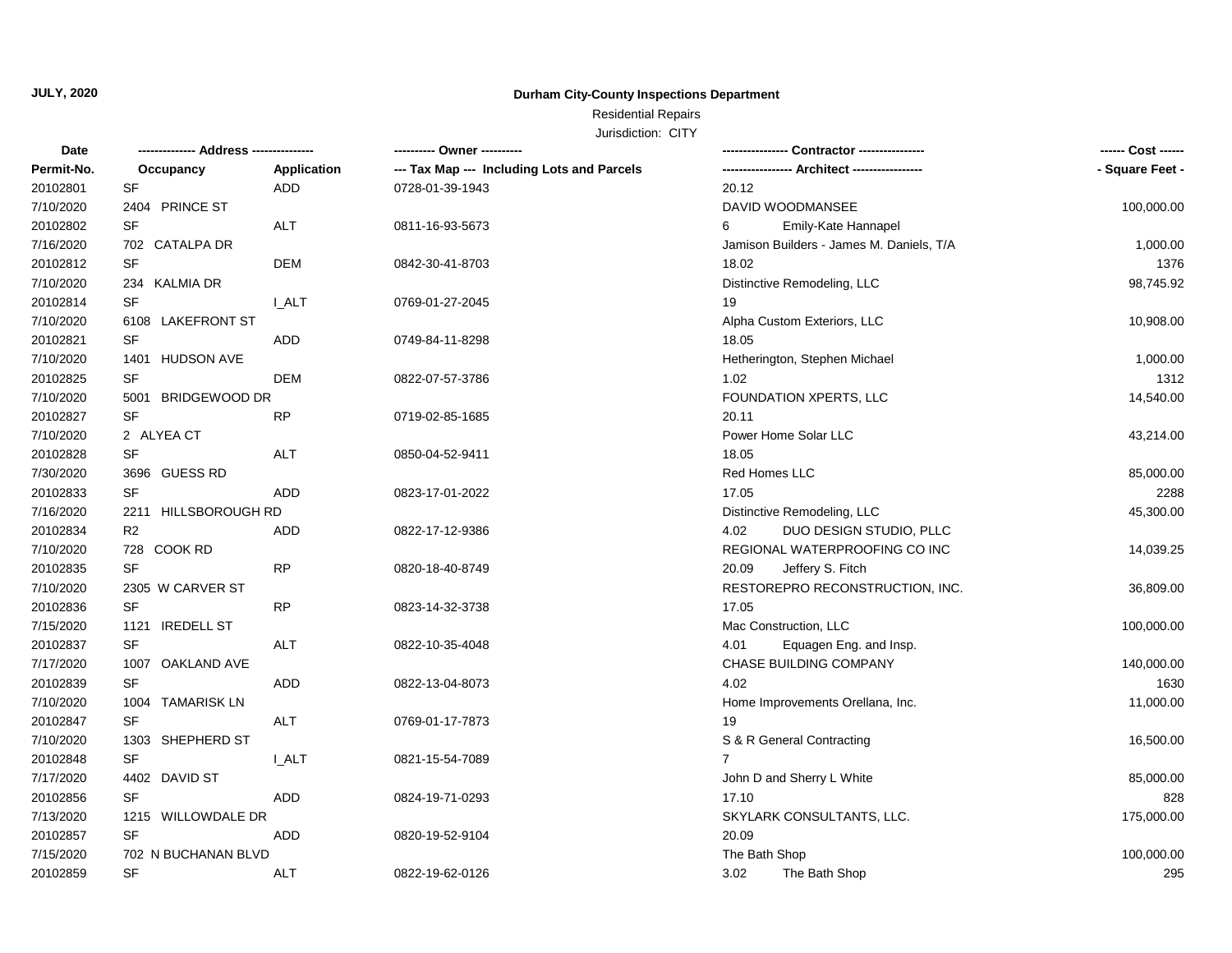## **Durham City-County Inspections Department**

# Residential Repairs

| Permit-No.<br><b>Application</b><br>--- Tax Map --- Including Lots and Parcels<br>Occupancy<br>7/10/2020<br>2305 ENGLEWOOD AVE<br>Falcone Crawl Space & Structural Repair, LLC<br>SF<br>20102863<br><b>RP</b><br>4.02<br>0822-13-04-8651<br>7/10/2020<br>2104 MAGNOLIA TREE LN<br>Power Home Solar LLC<br>20102867<br><b>SF</b><br><b>ALT</b><br>0830-04-61-8101<br>20.14<br>7/16/2020<br>701 W TRINITY AVE<br>Nicole Lee Tyra<br>20102869<br><b>I_ALT</b><br>8.02<br>0822-20-80-7732<br>Steven Joseph<br>R1<br>7/17/2020<br>6 PENHURST CT<br>Ezprobaths<br>20102870<br>SF<br>ALT<br>0719-04-93-4614<br>20.11<br>7/13/2020<br>4904 LINDEN OAKS AVE<br>Ezprobaths<br>SF<br>20102872<br><b>ALT</b><br>20.11<br>0719-02-97-7084<br>7/30/2020<br>1301 BELLENDEN DR<br>Prince & Sons, Inc.<br>20102886<br><b>SF</b><br><b>ADD</b><br>20.12<br>0718-04-50-8119<br>7/13/2020<br>1003 GREEN ST<br>CHASE BUILDING COMPANY | ------ Cost ------ |
|------------------------------------------------------------------------------------------------------------------------------------------------------------------------------------------------------------------------------------------------------------------------------------------------------------------------------------------------------------------------------------------------------------------------------------------------------------------------------------------------------------------------------------------------------------------------------------------------------------------------------------------------------------------------------------------------------------------------------------------------------------------------------------------------------------------------------------------------------------------------------------------------------------------|--------------------|
|                                                                                                                                                                                                                                                                                                                                                                                                                                                                                                                                                                                                                                                                                                                                                                                                                                                                                                                  | - Square Feet -    |
|                                                                                                                                                                                                                                                                                                                                                                                                                                                                                                                                                                                                                                                                                                                                                                                                                                                                                                                  | 10,110.00          |
|                                                                                                                                                                                                                                                                                                                                                                                                                                                                                                                                                                                                                                                                                                                                                                                                                                                                                                                  |                    |
|                                                                                                                                                                                                                                                                                                                                                                                                                                                                                                                                                                                                                                                                                                                                                                                                                                                                                                                  | 45,576.00          |
|                                                                                                                                                                                                                                                                                                                                                                                                                                                                                                                                                                                                                                                                                                                                                                                                                                                                                                                  |                    |
|                                                                                                                                                                                                                                                                                                                                                                                                                                                                                                                                                                                                                                                                                                                                                                                                                                                                                                                  | 200,936.40         |
|                                                                                                                                                                                                                                                                                                                                                                                                                                                                                                                                                                                                                                                                                                                                                                                                                                                                                                                  | 2270               |
|                                                                                                                                                                                                                                                                                                                                                                                                                                                                                                                                                                                                                                                                                                                                                                                                                                                                                                                  | 23,304.46          |
|                                                                                                                                                                                                                                                                                                                                                                                                                                                                                                                                                                                                                                                                                                                                                                                                                                                                                                                  |                    |
|                                                                                                                                                                                                                                                                                                                                                                                                                                                                                                                                                                                                                                                                                                                                                                                                                                                                                                                  | 30,650.00          |
|                                                                                                                                                                                                                                                                                                                                                                                                                                                                                                                                                                                                                                                                                                                                                                                                                                                                                                                  |                    |
|                                                                                                                                                                                                                                                                                                                                                                                                                                                                                                                                                                                                                                                                                                                                                                                                                                                                                                                  | 86,182.00          |
|                                                                                                                                                                                                                                                                                                                                                                                                                                                                                                                                                                                                                                                                                                                                                                                                                                                                                                                  | 128                |
|                                                                                                                                                                                                                                                                                                                                                                                                                                                                                                                                                                                                                                                                                                                                                                                                                                                                                                                  | 300,000.00         |
| 20102887<br><b>SF</b><br><b>ADD</b><br>3.02<br>0822-15-72-0802                                                                                                                                                                                                                                                                                                                                                                                                                                                                                                                                                                                                                                                                                                                                                                                                                                                   | 2360               |
| 7/10/2020<br>NC Solar Now<br>126 SOLTERRA WAY                                                                                                                                                                                                                                                                                                                                                                                                                                                                                                                                                                                                                                                                                                                                                                                                                                                                    | 21,450.00          |
| 20102888<br>SF<br>20.17<br><b>ALT</b><br>0801-03-23-4118                                                                                                                                                                                                                                                                                                                                                                                                                                                                                                                                                                                                                                                                                                                                                                                                                                                         |                    |
| 7/16/2020<br>148 VICTORIAN OAKS DR<br>Premier Pools & Spas - Dream Splash International LLC,                                                                                                                                                                                                                                                                                                                                                                                                                                                                                                                                                                                                                                                                                                                                                                                                                     | 74,105.00          |
| 20102889<br><b>SF</b><br>OT<br>20.11<br>0729-01-15-1132                                                                                                                                                                                                                                                                                                                                                                                                                                                                                                                                                                                                                                                                                                                                                                                                                                                          |                    |
| 7/13/2020<br>TRIANGLE GREEN BUILD<br>4706 CUMBERLAND DR                                                                                                                                                                                                                                                                                                                                                                                                                                                                                                                                                                                                                                                                                                                                                                                                                                                          | 19,000.00          |
| 20102893<br>SF<br><b>ADD</b><br>17.06<br>0802-02-68-8238                                                                                                                                                                                                                                                                                                                                                                                                                                                                                                                                                                                                                                                                                                                                                                                                                                                         | 350                |
| 7/10/2020<br>1104 RAYNOR ST<br>Carolina Community Improvements L.L.C.                                                                                                                                                                                                                                                                                                                                                                                                                                                                                                                                                                                                                                                                                                                                                                                                                                            | 28,000.00          |
| <b>SF</b><br>20102901<br>10.02<br>ALT<br>0831-12-86-9906                                                                                                                                                                                                                                                                                                                                                                                                                                                                                                                                                                                                                                                                                                                                                                                                                                                         | 240                |
| 7/13/2020<br>BUD MATTHEWS SERVICE SPECIALIST INC<br>3122 MANCHESTER DR                                                                                                                                                                                                                                                                                                                                                                                                                                                                                                                                                                                                                                                                                                                                                                                                                                           | 52,558.00          |
| SF<br>20102903<br>20.07<br><b>BUD MATTHEWS SERVICE SPECIALIST INC</b><br>I ALT<br>0820-09-06-4177                                                                                                                                                                                                                                                                                                                                                                                                                                                                                                                                                                                                                                                                                                                                                                                                                |                    |
| 7/17/2020<br>711 PARKER ST<br><b>Greg Taylor</b>                                                                                                                                                                                                                                                                                                                                                                                                                                                                                                                                                                                                                                                                                                                                                                                                                                                                 | 7,000.00           |
| SF<br>20102910<br>$\overline{7}$<br>ALT<br>0821-11-56-8216                                                                                                                                                                                                                                                                                                                                                                                                                                                                                                                                                                                                                                                                                                                                                                                                                                                       |                    |
| 7/13/2020<br>910 OAKLAND AVE<br>Crabtree Spaces, LLC, G                                                                                                                                                                                                                                                                                                                                                                                                                                                                                                                                                                                                                                                                                                                                                                                                                                                          | 60,000.00          |
| 20102911<br><b>SF</b><br>4.02<br>ALT<br>0822-13-13-0661                                                                                                                                                                                                                                                                                                                                                                                                                                                                                                                                                                                                                                                                                                                                                                                                                                                          |                    |
| 7/16/2020<br>211 BROOK CHASE LN<br>Maria and Jasper Yap                                                                                                                                                                                                                                                                                                                                                                                                                                                                                                                                                                                                                                                                                                                                                                                                                                                          | 7,500.00           |
| 20102914<br><b>SF</b><br>R DECK<br>17.07<br>0813-03-21-8642                                                                                                                                                                                                                                                                                                                                                                                                                                                                                                                                                                                                                                                                                                                                                                                                                                                      |                    |
| 7/8/2020<br>615 W MARKHAM AVE<br>Crabtree Spaces, LLC, G                                                                                                                                                                                                                                                                                                                                                                                                                                                                                                                                                                                                                                                                                                                                                                                                                                                         | 115,000.00         |
| 20102915<br>3.02<br>SF<br>I ALT<br>0822-20-92-2492                                                                                                                                                                                                                                                                                                                                                                                                                                                                                                                                                                                                                                                                                                                                                                                                                                                               |                    |
| 7/27/2020<br>2207 CHAPEL HILL RD<br><b>Advanced Structural Repair</b>                                                                                                                                                                                                                                                                                                                                                                                                                                                                                                                                                                                                                                                                                                                                                                                                                                            | 7,050.00           |
| 20102916<br>SF<br><b>RP</b><br>0821-13-02-8963<br>6                                                                                                                                                                                                                                                                                                                                                                                                                                                                                                                                                                                                                                                                                                                                                                                                                                                              |                    |
| 7/17/2020<br>313 MCKINLEY ST<br>Strum Builders, David T/A David Christopher Strum                                                                                                                                                                                                                                                                                                                                                                                                                                                                                                                                                                                                                                                                                                                                                                                                                                | 55,000.00          |
| 20102918<br>SF<br>17.06<br>I ALT<br>0812-01-06-7105                                                                                                                                                                                                                                                                                                                                                                                                                                                                                                                                                                                                                                                                                                                                                                                                                                                              |                    |
| 7/13/2020<br>123 FOXBOROUGH LN<br><b>NC Solar Now</b>                                                                                                                                                                                                                                                                                                                                                                                                                                                                                                                                                                                                                                                                                                                                                                                                                                                            | 22,571.00          |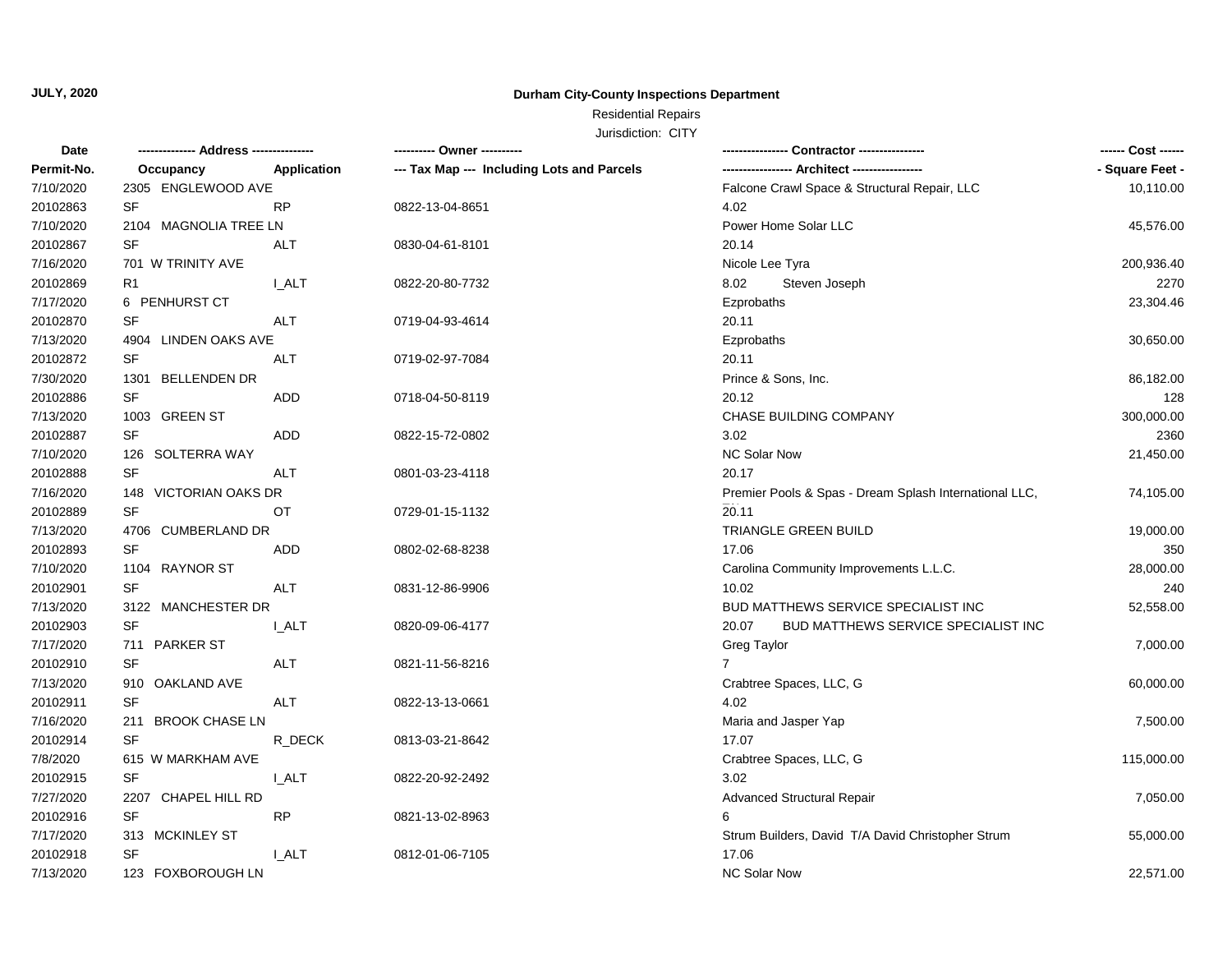## **Durham City-County Inspections Department**

## Residential Repairs

| <b>Date</b> |                                   |              |                                            |                                             | ------ Cost ------ |
|-------------|-----------------------------------|--------------|--------------------------------------------|---------------------------------------------|--------------------|
| Permit-No.  | Occupancy                         | Application  | --- Tax Map --- Including Lots and Parcels |                                             | - Square Feet -    |
| 20102920    | $\ensuremath{\mathsf{SF}}\xspace$ | ALT          | 0850-04-74-2888                            | 18.05                                       |                    |
| 7/13/2020   | 140 SOLTERRA WAY                  |              |                                            | NC Solar Now                                | 20,475.00          |
| 20102921    | $\ensuremath{\mathsf{SF}}\xspace$ | ALT          | 0801-03-12-8996                            | 20.17                                       |                    |
| 7/13/2020   | 2711 ASHLAND DR                   |              |                                            | NC Solar Now                                | 24,344.00          |
| 20102922    | SF                                | ALT          | 0811-18-30-7134                            | 20.17                                       |                    |
| 7/13/2020   | 1015 BENNING ST                   |              |                                            | Ram Jack T/A Foundation Solutions, LLC      | 7,300.00           |
| 20102923    | SF                                | <b>RP</b>    | 0831-08-88-7968                            | 10.02                                       |                    |
| 7/16/2020   | 2566 BITTERSWEET DR               |              |                                            | <b>TOLEDO BUILDERS LLC</b>                  | 50,000.00          |
| 20102924    | SF                                | ОT           | 0813-02-67-9712                            | 17.07                                       |                    |
| 7/16/2020   | 715 E MAYNARD AVE                 |              |                                            | KINGSFORD HOME IMPROVEMENT                  | 17,400.00          |
| 20102926    | SF                                | ADD          | 0832-06-49-4077                            | 1.01                                        |                    |
| 7/17/2020   | 1314 ED COOK RD                   |              |                                            | Marshburn Builders, Todd                    | 46,867.50          |
| 20102929    | SF                                | <b>I_ALT</b> | 0830-04-72-3294                            | 20.14                                       |                    |
| 7/13/2020   | 2526 W WILSON ST                  |              |                                            | SOUTHERN ENERGY MANAGEMENT, INC             | 27,191.00          |
| 20102931    | SF                                | ALT          | 0812-12-96-1230                            | 4.01<br>Model Energy                        |                    |
| 7/17/2020   | 4026 DOVER RD                     |              |                                            | FOX GENERAL CONTRACTING                     | 143,800.00         |
| 20102932    | SF                                | I ALT        | 0719-02-67-3602                            | 20.08                                       |                    |
| 7/31/2020   | 1208 ANDERSON ST                  |              |                                            | Hylton Daniel Properties, LLC               | 80,000.00          |
| 20102933    | SF                                | ADD          | 0811-16-94-6362                            | 6<br>Hylton Daniel Properties, LLC          | 330                |
| 7/16/2020   | 203 WHITNEY LN                    |              |                                            | PATRICK MCMILLEN                            | 13,273.00          |
| 20102941    | $\ensuremath{\mathsf{SF}}\xspace$ | OT           | 0728-02-67-1396                            | 20.14                                       | 240                |
| 7/17/2020   | 131 HILLSIDE AVE                  |              |                                            | NC Shed Builder                             | 14,000.00          |
| 20102945    | <b>SF</b>                         | OT           | 0821-16-84-0003                            | 12.01                                       | 240                |
| 7/30/2020   | 4814 LOCHAVEN DR                  |              |                                            | Kenneth S. Daniels                          | 16,500.00          |
| 20102946    | <b>SF</b>                         | ALT          | 0824-01-46-0520                            | 16.03                                       |                    |
| 7/20/2020   | 314 VINTAGE HOLLY DR              |              |                                            | Ashley Higgins                              | 6,000.00           |
| 20102948    | SF                                | ADD          | 0860-01-06-7155                            | 18.05                                       |                    |
| 7/17/2020   | 2304 ALBANY ST                    |              |                                            | Direct Solutions Project Management LLC     | 2,850.00           |
| 20102949    | <b>SF</b>                         | R_DECK       | 0822-05-18-3534                            | 4.01                                        |                    |
| 7/28/2020   | 125 TURNSTONE DR                  |              |                                            | SOUTHERN EXPOSURE SUNROOMS                  | 12,780.00          |
| 20102957    | SF                                | ADD          | 0769-01-16-6390                            | 19                                          |                    |
| 7/17/2020   | 315 SOUTH BEND DR                 |              |                                            | YES SOLAR SOLUTIONS - CATE ASSOCIATES, INC. | 49,856.00          |
| 20102958    | SF                                | ALT          | 0717-02-67-7584                            | 20.12                                       |                    |
| 7/17/2020   | 151 TATUM DR                      |              |                                            | BTD CONTRACTING LLC.                        | 37,000.00          |
| 20102961    | R <sub>1</sub>                    | <b>I_ALT</b> | 0747-02-57-7180                            | 20.14<br><b>Olive Architecture</b>          | 86499              |
| 7/17/2020   | 4 BIRNHAM LN                      |              |                                            | DAVID ZEBLEY                                | 8,250.00           |
| 20102965    | <b>SF</b>                         | I ALT        | 0719-02-89-3686                            | 20.07                                       |                    |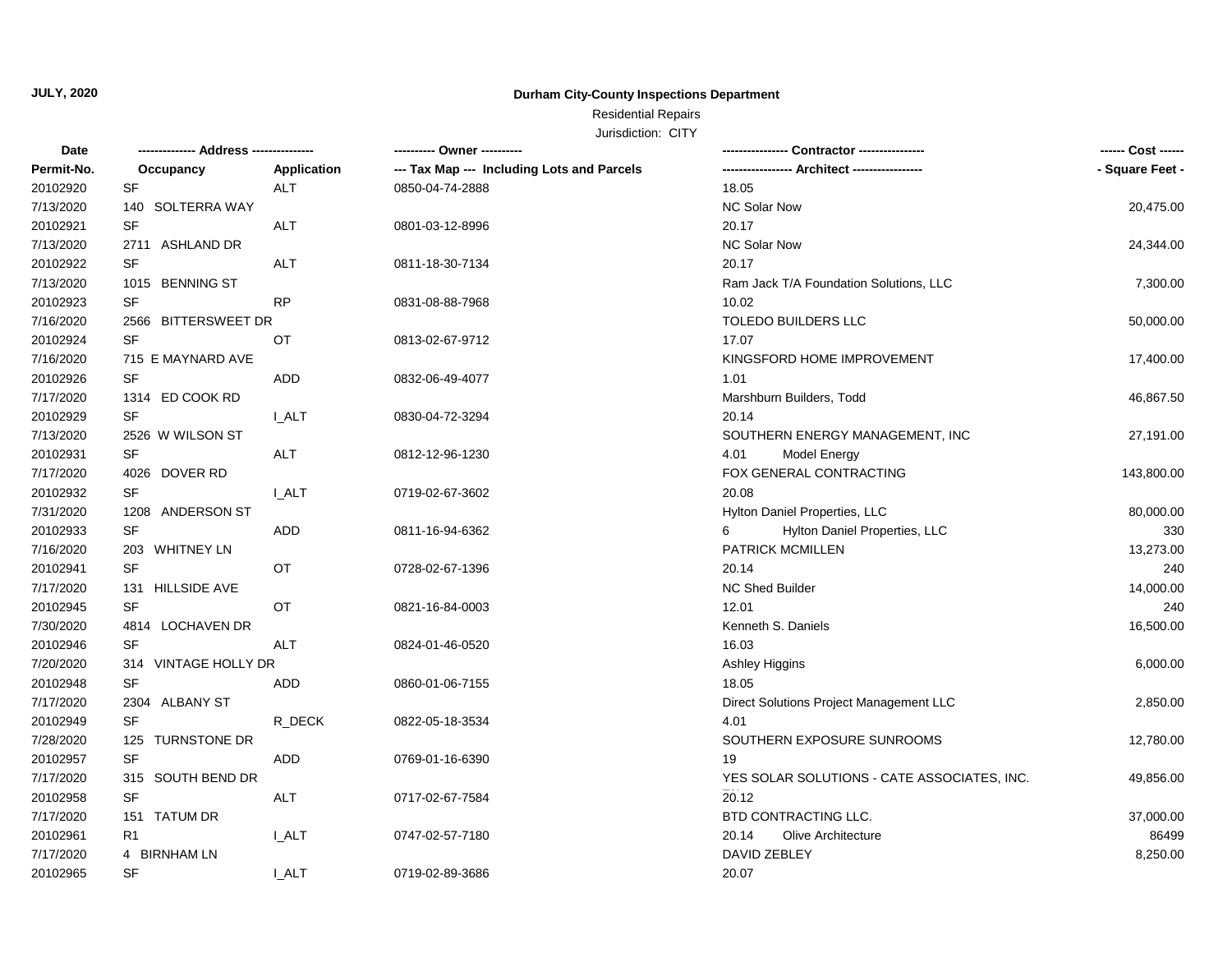## **Durham City-County Inspections Department**

Residential Repairs

| <b>Date</b> | -------------- Address --------------- |              | ---------- Owner ----------                |                                                       | ------ Cost ------ |
|-------------|----------------------------------------|--------------|--------------------------------------------|-------------------------------------------------------|--------------------|
| Permit-No.  | Occupancy                              | Application  | --- Tax Map --- Including Lots and Parcels |                                                       | - Square Feet -    |
| 7/28/2020   | 207 CHATEAU RD                         |              |                                            | <b>Thomas Bennett</b>                                 | 23,750.00          |
| 20103000    | <b>SF</b>                              | ADD          | 0824-19-61-7524                            | 17.10                                                 |                    |
| 7/28/2020   | 514 OAK GROVE PKWY                     |              |                                            | Branch Home Improvement LLC                           | 22,100.00          |
| 20103004    | SF                                     | <b>ALT</b>   | 0851-04-62-5681                            | 18.04                                                 | 247                |
| 7/30/2020   | 5 GOODYEAR CIR                         |              |                                            | ALBERT FONTENELLE, T/A MATRIX BUILDERS                | 2,000.00           |
| 20103005    | SF                                     | ADD          | 0728-04-62-5865                            | 20.13                                                 |                    |
| 7/23/2020   | 103 NUTTREE WAY                        |              |                                            | Sierra Structures, Inc.                               | 15,036.00          |
| 20103011    | <b>SF</b>                              | R DECK       | 0729-03-00-9929                            | 20.11                                                 |                    |
| 7/16/2020   | 2004 FAYETTEVILLE ST                   |              |                                            | JERGENSEN CONSTRUCTION, INC.                          | 28,000.00          |
| 20103013    | SF                                     | I ALT        | 0820-08-99-1552                            | 13.03                                                 |                    |
| 7/24/2020   | 711 LEE ST                             |              |                                            | On Point Renovations LLC                              | 2,000.00           |
| 20103031    | SF                                     | R_DECK       | 0831-06-39-4794                            | 9                                                     |                    |
| 7/27/2020   | 405 CHADBOURNE DR                      |              |                                            | LaBonnie Caviness                                     | 3,500.00           |
| 20103035    | <b>SF</b>                              | R DECK       | 0851-01-05-2265                            | 18.04                                                 |                    |
| 7/17/2020   | 4212 HOLT SCHOOL RD                    |              |                                            | JDAD LLC DBA RENEW RENOVATIONS & REPAIRS              | 15,000.00          |
| 20103040    | SF                                     | <b>L_ALT</b> | 0824-20-80-0425                            | 17.10                                                 |                    |
| 7/17/2020   | 240 SOUTH BEND DR                      |              |                                            | Blue Raven Solar LLC                                  | 14,747.00          |
| 20103041    | SF                                     | <b>ALT</b>   | 0717-02-68-9031                            | 20.12                                                 |                    |
| 7/17/2020   | 809 GERARD ST                          |              |                                            | 8MSolar LLC                                           | 16,294.00          |
| 20103042    | <b>SF</b>                              | <b>ALT</b>   | 0821-10-36-8919                            | 5                                                     |                    |
| 7/20/2020   | 4906 HIGHGATE DR                       |              |                                            | VINCENT ZICCOLELLA                                    | 2,500.00           |
| 20103043    | <b>SF</b>                              | <b>L_ALT</b> | 0718-02-57-8769                            | 20.11                                                 |                    |
| 7/20/2020   | 3214 DUKE HOMESTEAD RD                 |              |                                            | Carolina Restoration Services of North Carolina, Inc. | 35,000.00          |
| 20103057    | <b>SF</b>                              | <b>ALT</b>   | 0823-15-54-5125                            | 17.05                                                 |                    |
| 7/20/2020   | 810 NINTH ST                           |              |                                            | Carolina Restoration Services of North Carolina, Inc. | 65,000.00          |
| 20103058    | R <sub>2</sub>                         | <b>ALT</b>   | 0822-14-32-2967.001                        | 4.02                                                  |                    |
| 7/31/2020   | 1028 MORELAND AVE                      |              |                                            | Axiom Green Build, Inc., T/A Inclusion Construction   | 97,300.00          |
| 20103068    | <b>SF</b>                              | ALT          | 0821-10-35-3245                            | 5<br>H. Wayne Smith                                   |                    |
| 7/23/2020   | 1125 LITTLE CREEK RD                   |              |                                            | AH Construction Solutions, LLC                        | 26,500.00          |
| 20103077    | <b>SF</b>                              | <b>RP</b>    | 0728-03-33-1587                            | 20.13                                                 |                    |
| 7/28/2020   | 2621 WINTON RD                         |              |                                            | Falcone Crawl Space & Structural Repair, LLC          | 3,560.00           |
| 20103096    | <b>SF</b>                              | <b>RP</b>    | 0810-16-84-6715                            | 20.07                                                 |                    |
| 7/27/2020   | 1818 SANDOVAL DR                       |              |                                            | Swim Club Management Group of Charlotte, Inc.         | 27,000.00          |
| 20103098    | SF                                     | OT           | 0850-60-16-2999                            | 18.05                                                 |                    |
| 7/23/2020   | 8002 CRICHTON LN                       |              |                                            | The Bath Shop                                         | 12,741.00          |
| 20103102    | <b>SF</b>                              | I ALT        | 0718-03-32-4175                            | 20.12<br>The Bath Shop                                |                    |
| 7/23/2020   | 8004 CRICHTON LN                       |              |                                            | The Bath Shop                                         | 17,463.00          |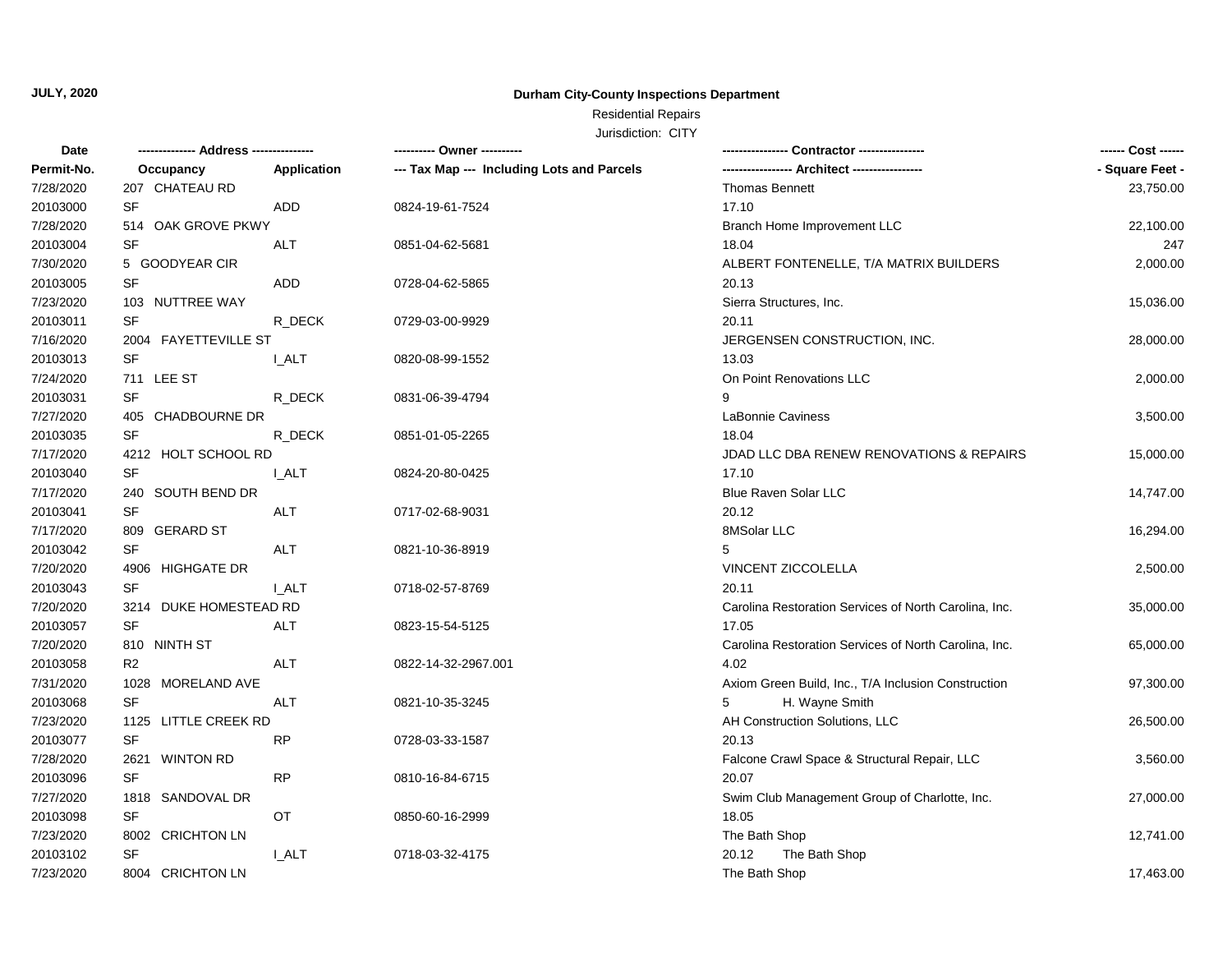## **Durham City-County Inspections Department**

Residential Repairs

| Date       | ------------- Address --------------- |              | ---------- Owner ----------                |                                                       | ------ Cost ------ |
|------------|---------------------------------------|--------------|--------------------------------------------|-------------------------------------------------------|--------------------|
| Permit-No. | Occupancy                             | Application  | --- Tax Map --- Including Lots and Parcels | -- Architect ----------                               | - Square Feet -    |
| 20103104   | <b>SF</b>                             | I ALT        | 0718-03-32-4087                            | 20.12<br>The Bath Shop                                |                    |
| 7/22/2020  | 811 GREEN ST                          |              |                                            | <b>Advanced Structural Repair</b>                     | 29,772.85          |
| 20103108   | <b>SF</b>                             | <b>RP</b>    | 0822-16-82-4820                            | 3.02                                                  |                    |
| 7/23/2020  | 1016 MIRBECK LN                       |              |                                            | Sigora Solar LLC                                      | 11,916.00          |
| 20103117   | <b>SF</b>                             | <b>ALT</b>   | 0728-04-54-2948                            | 20.27                                                 |                    |
| 7/27/2020  | 419 HOLLY BLOSSOM DR                  |              |                                            | SOUTHERN ENERGY MANAGEMENT, INC                       | 24,954.00          |
| 20103123   | SF                                    | <b>ALT</b>   | 0860-01-06-0185                            | 18.08                                                 |                    |
| 7/28/2020  | 1525 CLERMONT RD                      |              |                                            | CAROLINA YARDBARNS, LLC                               | 6,800.00           |
| 20103124   | SF                                    | <b>OT</b>    | 0728-04-70-8242                            | 20.13                                                 |                    |
| 7/28/2020  | 1407 ACADIA ST                        |              |                                            | <b>GARDNER STOKES, INC</b>                            | 6,000.00           |
| 20103127   | <b>SF</b>                             | R_DECK       | 0832-13-12-0797                            | $\overline{2}$                                        | 280                |
| 7/27/2020  | 3440 LOCHNORA PKWY                    |              |                                            | JES TARHEEL LLC                                       | 16,500.00          |
| 20103131   | SF                                    | <b>ALT</b>   | 0801-04-53-7692                            | 20.17<br>Stonewall Structural Eng.                    |                    |
| 7/27/2020  | 15 COTTAGE WOODS CT                   |              |                                            | JES TARHEEL LLC                                       | 7,500.00           |
| 20103132   | SF                                    | <b>RP</b>    | 0729-03-12-4297                            | 20.11                                                 |                    |
| 7/27/2020  | 711 GREYSON DR                        |              |                                            | Carolina Restoration Services of North Carolina, Inc. | 9,000.00           |
| 20103133   | <b>SF</b>                             | <b>RP</b>    | 0851-01-07-4564                            | 18.04                                                 |                    |
| 7/27/2020  | 4415 SUN VALLEY DR                    |              |                                            | WILLIAM TODD LESTER                                   | 10,000.00          |
| 20103135   | SF                                    | <b>L_ALT</b> | 0719-03-22-8765                            | 20.08                                                 |                    |
| 7/27/2020  | 1510 ECHO RD                          |              |                                            | Ram Jack T/A Foundation Solutions, LLC                | 11,600.00          |
| 20103147   | SF                                    | <b>RP</b>    | 0821-23-40-7486                            | Ground Force Engineers - Derek Harwood                |                    |
| 7/27/2020  | 604 DULUTH ST                         |              |                                            | Crawl Space & Basement Technologies                   | 9,964.00           |
| 20103152   | SF                                    | <b>RP</b>    | 0803-04-92-9861                            | 17.07                                                 |                    |
| 7/27/2020  | 1500 E FOREST HILLS PLZ               |              |                                            | W. D. OSBORNE GENERAL CONTRACTOR, INC.                | 23,000.00          |
| 20103159   | <b>SF</b>                             | <b>ALT</b>   | 0821-15-53-7050                            | <b>Bret Horton Architect</b><br>$7^{\circ}$           |                    |
| 7/30/2020  | 453 CROSS COUNTRY WAY                 |              |                                            | Ryan Homes and/or NV Homes NVR, Inc., T/A             | 2,400.00           |
| 20103165   | SF                                    | R_DECK       | 0758-28-42-3680                            | 20.28                                                 |                    |
| 7/27/2020  | 1511 N DUKE ST                        |              |                                            | <b>Merrill Wiese</b>                                  | 28,235.00          |
| 20103174   | <b>SF</b>                             | ${\sf RP}$   | 0822-16-74-8621                            | 3.02                                                  |                    |
| 7/31/2020  | 143 MANNING WAY                       |              |                                            | <b>Trident Building Group</b>                         | 2,500.00           |
| 20103181   | <b>SF</b>                             | <b>ADD</b>   | 0769-03-32-2920                            | 19                                                    | 120                |
| 7/28/2020  | 604 DULUTH ST                         |              |                                            | BERINI, JOE F., CONST. CO.                            | 10,000.00          |
| 20103204   | <b>SF</b>                             | I ALT        | 0803-04-92-9861                            | 17.07                                                 |                    |
| 7/28/2020  | 1515 MOUNTAINVIEW AVE                 |              |                                            | Hershberger, Todd Brindley                            | 90,000.00          |
| 20103211   | <b>SF</b>                             | I ALT        | 0812-11-66-3779                            | 4.01                                                  |                    |
| 7/28/2020  | 809 STATLER DR                        |              |                                            | <b>Blue Raven Solar LLC</b>                           | 11,283.00          |
| 20103215   | <b>SF</b>                             | <b>ALT</b>   | 0852-03-40-8450                            | 18.04                                                 |                    |